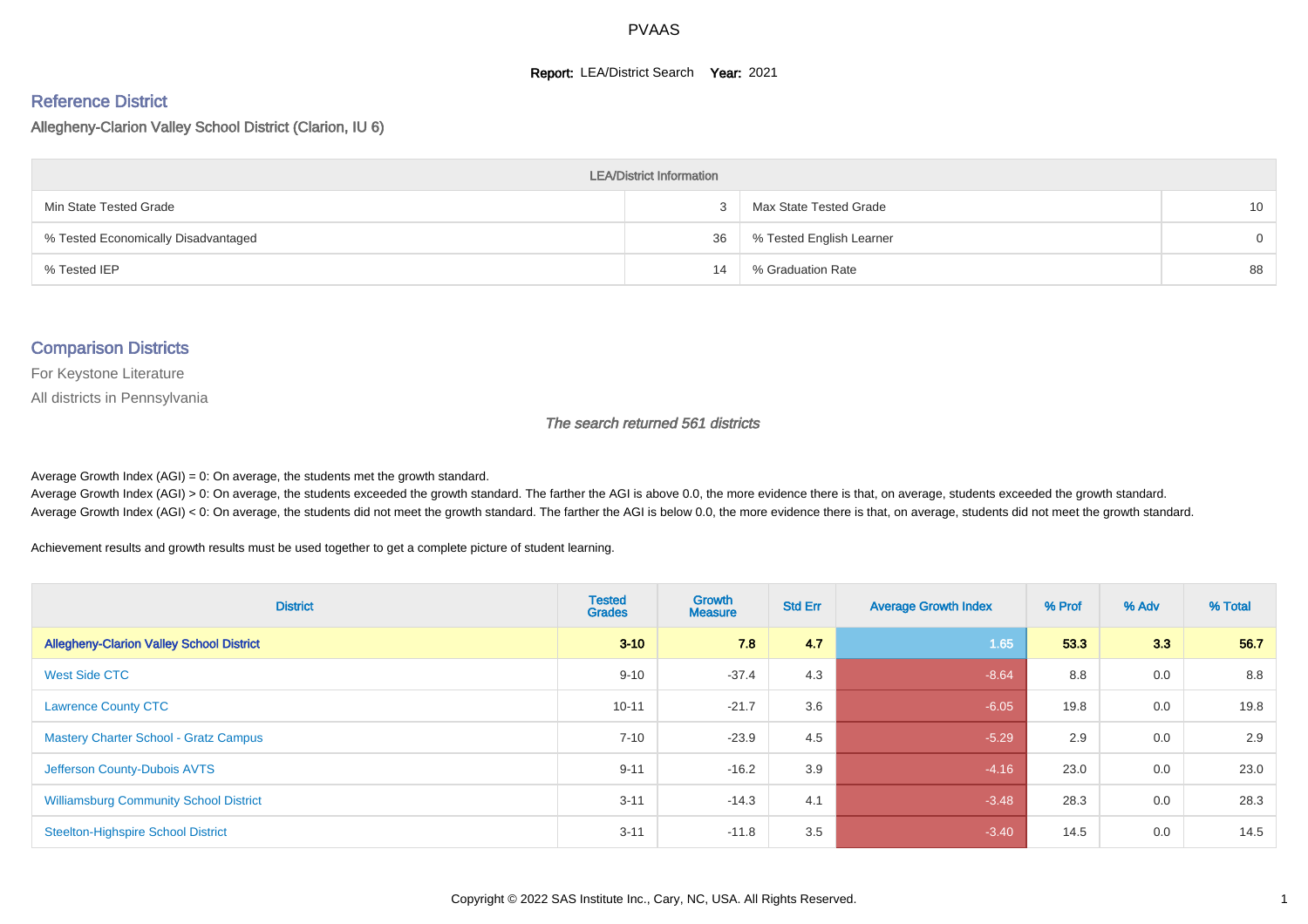| <b>District</b>                                                       | <b>Tested</b><br><b>Grades</b> | <b>Growth</b><br><b>Measure</b> | <b>Std Err</b> | <b>Average Growth Index</b> | % Prof | % Adv   | % Total |
|-----------------------------------------------------------------------|--------------------------------|---------------------------------|----------------|-----------------------------|--------|---------|---------|
| <b>Allegheny-Clarion Valley School District</b>                       | $3 - 10$                       | 7.8                             | 4.7            | 1.65                        | 53.3   | 3.3     | 56.7    |
| Maritime Academy Charter School                                       | $3 - 10$                       | $-11.4$                         | $3.5\,$        | $-3.29$                     | 15.2   | 0.0     | 15.2    |
| <b>Propel Charter School-Homestead</b>                                | $3 - 11$                       | $-11.7$                         | 4.1            | $-2.84$                     | 15.9   | 0.0     | 15.9    |
| <b>Northern Potter School District</b>                                | $3 - 12$                       | $-13.1$                         | 4.6            | $-2.84$                     | 37.5   | 0.0     | 37.5    |
| <b>Propel Charter School-Montour</b>                                  | $3 - 10$                       | $-10.7$                         | 3.9            | $-2.71$                     | 13.7   | 0.0     | 13.7    |
| South Allegheny School District                                       | $3 - 11$                       | $-8.8$                          | 3.2            | $-2.70$                     | 40.5   | 0.0     | 40.5    |
| <b>Sugar Valley Rural Charter School</b>                              | $3 - 11$                       | $-11.0$                         | 4.5            | $-2.46$                     | 14.9   | 0.0     | 14.9    |
| <b>Innovative Arts Academy Charter School</b>                         | $6 - 11$                       | $-9.1$                          | 3.7            | $-2.44$                     | 9.5    | 0.0     | 9.5     |
| <b>Farrell Area School District</b>                                   | $3 - 11$                       | $-10.4$                         | 4.3            | $-2.41$                     | 19.0   | 0.0     | 19.0    |
| <b>Universal Audenried Charter School</b>                             | $9 - 11$                       | $-5.8$                          | 2.4            | $-2.40$                     | 14.6   | 0.0     | 14.6    |
| La Academia Partnership Charter School                                | $6 - 11$                       | $-11.0$                         | 4.7            | $-2.34$                     | 6.8    | 0.0     | 6.8     |
| Salisbury-Elk Lick School District                                    | $3 - 11$                       | $-13.5$                         | 5.9            | $-2.30$                     | 27.8   | 0.0     | 27.8    |
| <b>Keystone Education Center Charter School</b>                       | $3-12$                         | $-12.9$                         | 5.9            | $-2.19$                     | 28.0   | 0.0     | 28.0    |
| <b>Aliquippa School District</b>                                      | $3 - 11$                       | $-9.0$                          | 4.2            | $-2.14$                     | 11.0   | 0.0     | 11.0    |
| <b>Williams Valley School District</b>                                | $3 - 11$                       | $-7.3$                          | 3.4            | $-2.13$                     | 23.2   | 0.0     | 23.2    |
| <b>Moshannon Valley School District</b>                               | $3 - 10$                       | $-7.0$                          | 3.4            | $-2.01$                     | 48.5   | $0.0\,$ | 48.5    |
| The New Academy Charter School                                        | $8 - 11$                       | $-10.4$                         | 5.2            | $-2.00$                     | 0.0    | 0.0     | 0.0     |
| <b>Forest City Regional School District</b>                           | $3 - 12$                       | $-6.0$                          | 3.0            | $-1.96$                     | 44.1   | 0.0     | 44.1    |
| <b>Mount Pleasant Area School District</b>                            | $3 - 11$                       | $-5.0$                          | 2.6            | $-1.93$                     | 52.6   | 0.0     | 52.6    |
| Perseus House Charter School Of Excellence                            | $6 - 11$                       | $-5.2$                          | 3.0            | $-1.72$                     | 16.5   | 0.0     | 16.5    |
| Preparatory Charter School Of Mathematics, Science, Tech, And Careers | $9 - 10$                       | $-4.0$                          | 2.5            | $-1.59$                     | 15.0   | 0.0     | 15.0    |
| <b>Ferndale Area School District</b>                                  | $3 - 10$                       | $-5.8$                          | 4.3            | $-1.33$                     | 40.0   | 0.0     | 40.0    |
| <b>Shade-Central City School District</b>                             | $3 - 11$                       | $-5.9$                          | 4.6            | $-1.28$                     | 27.8   | 0.0     | 27.8    |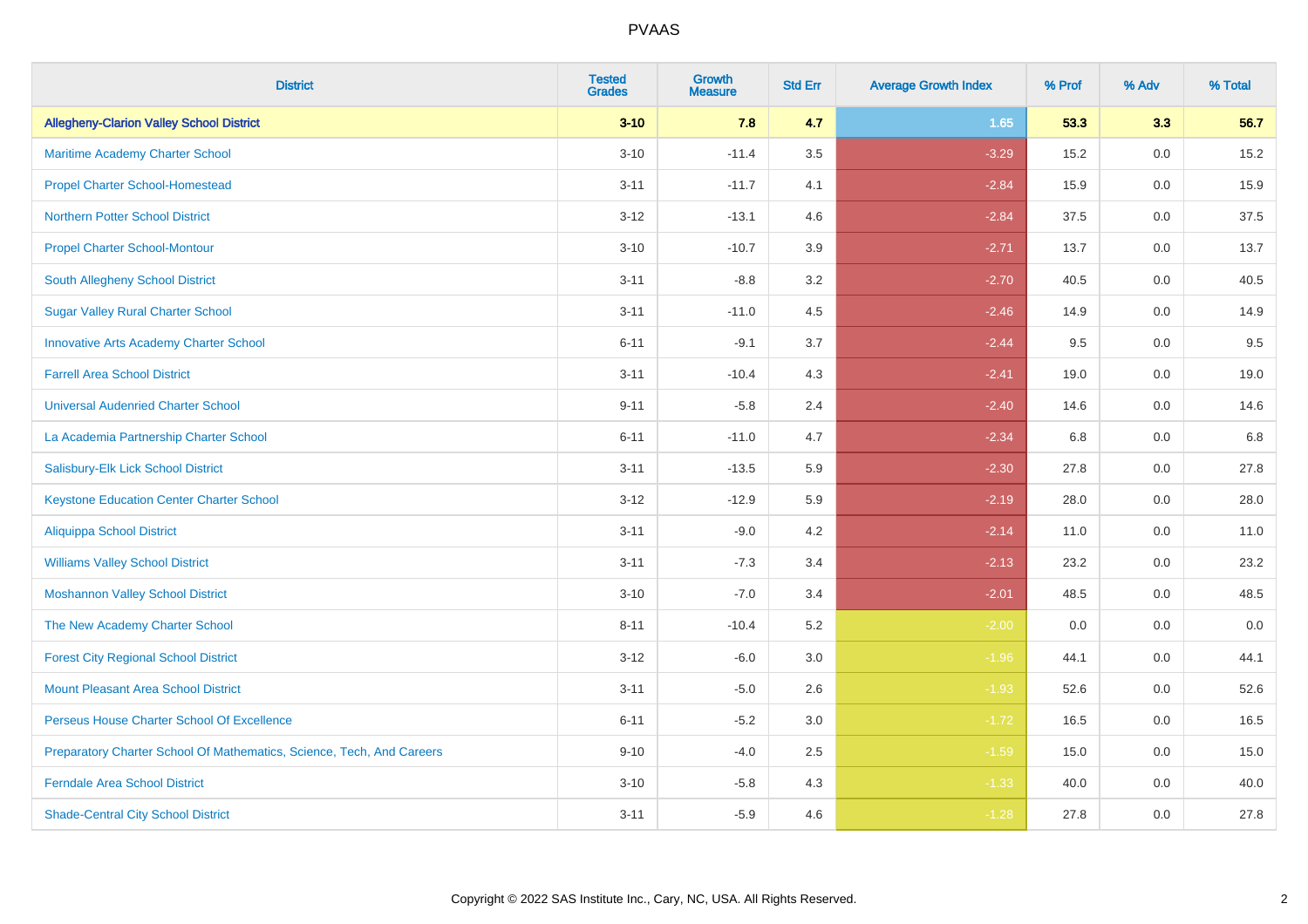| <b>District</b>                                         | <b>Tested</b><br><b>Grades</b> | <b>Growth</b><br><b>Measure</b> | <b>Std Err</b> | <b>Average Growth Index</b> | % Prof | % Adv   | % Total |
|---------------------------------------------------------|--------------------------------|---------------------------------|----------------|-----------------------------|--------|---------|---------|
| <b>Allegheny-Clarion Valley School District</b>         | $3 - 10$                       | 7.8                             | 4.7            | 1.65                        | 53.3   | 3.3     | 56.7    |
| <b>Greater Johnstown School District</b>                | $3 - 11$                       | $-3.1$                          | 2.6            | $-1.19$                     | 26.1   | 0.0     | 26.1    |
| Imhotep Institute Charter High School                   | $9 - 11$                       | $-5.3$                          | 5.8            | $-0.92$                     | 25.0   | 0.0     | 25.0    |
| Center For Student Learning Charter School At Pennsbury | $6 - 12$                       | $-2.9$                          | 6.1            | $-0.47$                     | 42.9   | 0.0     | 42.9    |
| Hope For Hyndman Charter School                         | $3 - 11$                       | $-2.0$                          | 6.1            | $-0.32$                     | 33.3   | 0.0     | 33.3    |
| Philadelphia Electrical & Tech Charter High School      | $10 - 10$                      | $-0.5$                          | 2.9            | $-0.15$                     | 8.8    | 0.0     | 8.8     |
| <b>Mastery Charter School - Thomas Campus</b>           | $3 - 10$                       | 2.1                             | 6.2            | 0.33                        | 28.6   | 0.0     | 28.6    |
| Mastery Charter High School-Lenfest Campus              | $7 - 11$                       | 2.5                             | 5.7            | 0.43                        | 40.0   | 0.0     | 40.0    |
| <b>Union Area School District</b>                       | $3 - 11$                       | 1.9                             | 4.3            | 0.44                        | 61.5   | 0.0     | 61.5    |
| <b>Commodore Perry School District</b>                  | $3 - 11$                       | 3.2                             | 5.5            | 0.58                        | 58.3   | 0.0     | 58.3    |
| Urban Pathways 6-12 Charter School                      | $6 - 11$                       | 4.8                             | 6.4            | 0.75                        | 28.6   | 0.0     | 28.6    |
| <b>Clairton City School District</b>                    | $3 - 11$                       | 3.5                             | 3.7            | 0.95                        | 13.4   | $0.0\,$ | 13.4    |
| Lehigh Career & Technical Institute                     | $10 - 12$                      | 5.6                             | 5.6            | 0.99                        | 78.3   | 0.0     | 78.3    |
| <b>Mastery Charter School - Pickett Campus</b>          | $6 - 10$                       | 5.6                             | 5.7            | 1.00                        | 27.8   | 0.0     | 27.8    |
| <b>Esperanza Cyber Charter School</b>                   | $3 - 11$                       | 7.1                             | 6.1            | 1.16                        | 9.1    | $0.0\,$ | 9.1     |
| <b>York Academy Regional Charter School</b>             | $3 - 11$                       | 9.0                             | 5.0            | 1.79                        | 55.2   | 0.0     | 55.2    |
| <b>Sto-Rox School District</b>                          | $3 - 10$                       | 6.6                             | 3.7            | 1.80                        | 13.4   | 0.0     | 13.4    |
| <b>Blacklick Valley School District</b>                 | $3 - 11$                       | 8.0                             | 4.3            | 1.85                        | 34.1   | 0.0     | 34.1    |
| <b>Chester Charter Scholars Academy Charter School</b>  | $3 - 12$                       | 8.4                             | 4.1            | 2.03                        | 23.4   | 0.0     | 23.4    |
| Lincoln Leadership Academy Charter School               | $3 - 12$                       | 14.2                            | 6.4            | 2.22                        | 23.5   | 0.0     | 23.5    |
| People For People Charter School                        | $3 - 12$                       | 13.3                            | 5.5            | 2.43                        | 13.5   | 0.0     | 13.5    |
| <b>Belmont Charter School</b>                           | $3 - 10$                       | 16.0                            | 6.5            | 2.45                        | 64.3   | 0.0     | 64.3    |
| Multicultural Academy Charter School                    | $9 - 11$                       | 9.5                             | 3.5            | 2.69                        | 22.0   | 0.0     | 22.0    |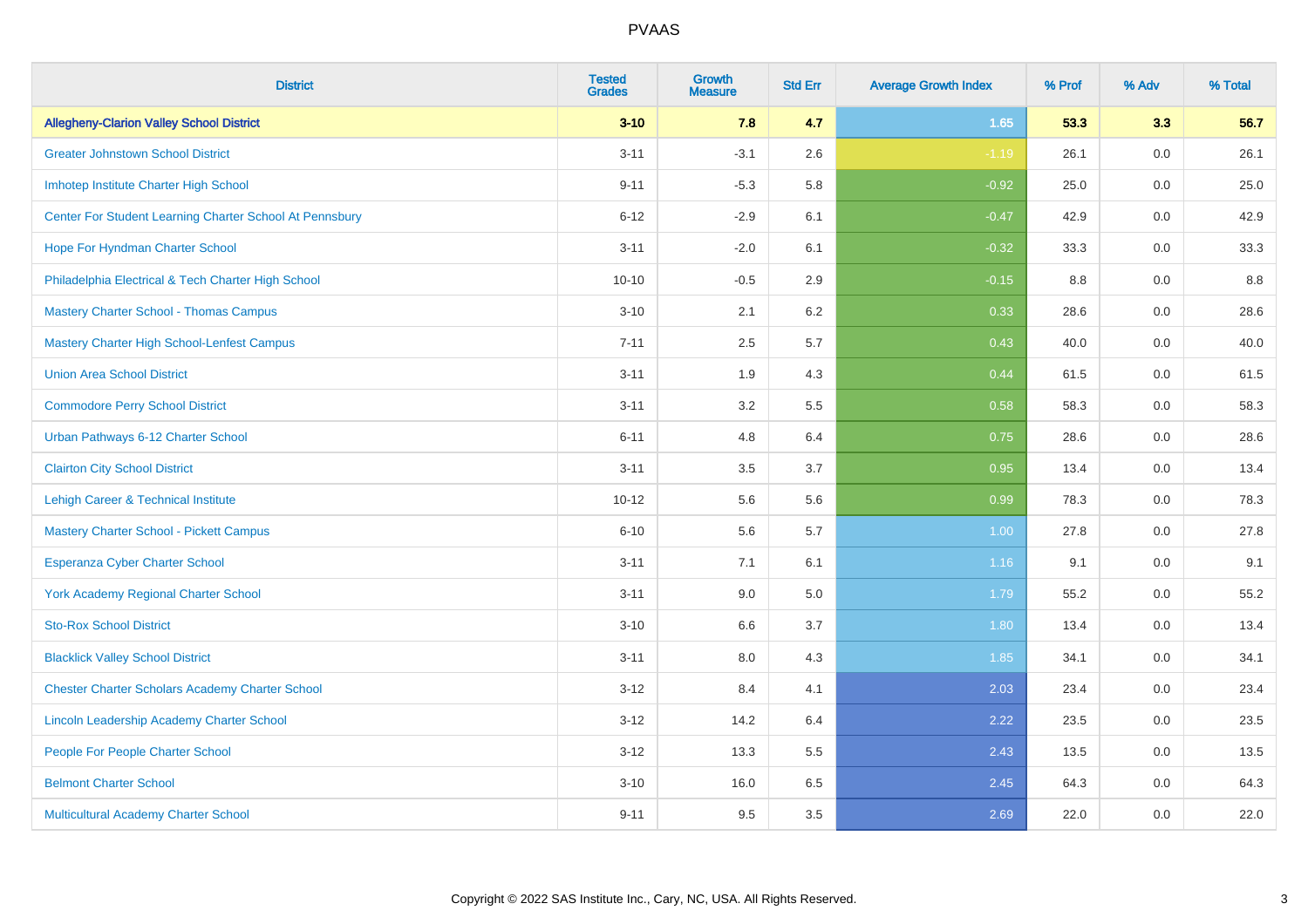| <b>District</b>                                  | <b>Tested</b><br><b>Grades</b> | Growth<br><b>Measure</b> | <b>Std Err</b> | <b>Average Growth Index</b> | % Prof | % Adv | % Total |
|--------------------------------------------------|--------------------------------|--------------------------|----------------|-----------------------------|--------|-------|---------|
| <b>Allegheny-Clarion Valley School District</b>  | $3 - 10$                       | 7.8                      | 4.7            | 1.65                        | 53.3   | 3.3   | 56.7    |
| <b>York City School District</b>                 | $3 - 12$                       | $-28.9$                  | 2.1            | $-13.59$                    | 6.0    | 0.3   | 6.2     |
| Dr Robert Ketterer Charter School Inc            | $6 - 12$                       | 10.1                     | 5.0            | 2.04                        | 14.9   | 0.4   | 15.3    |
| <b>Harrisburg City School District</b>           | $3 - 11$                       | $-0.4$                   | 2.1            | $-0.19$                     | 15.1   | 0.4   | 15.5    |
| <b>Columbia-Montour AVTS</b>                     | $9 - 10$                       | $-12.5$                  | 3.0            | $-4.16$                     | 22.3   | 0.6   | 22.9    |
| Esperanza Academy Charter School                 | $4 - 11$                       | 4.0                      | 2.5            | 1.61                        | 32.4   | 0.7   | 33.1    |
| <b>Penn Hills School District</b>                | $3 - 11$                       | $-7.6$                   | 2.6            | $-2.94$                     | 33.1   | 0.7   | 33.8    |
| <b>Chester-Upland School District</b>            | $3 - 11$                       | $-0.3$                   | 2.7            | $-0.09$                     | 13.8   | 0.8   | 14.6    |
| Community Academy Of Philadelphia Charter School | $3 - 11$                       | 5.8                      | 2.7            | 2.12                        | 26.7   | 0.9   | 27.6    |
| <b>Tech Freire Charter School</b>                | $9 - 11$                       | 9.3                      | 2.9            | 3.26                        | 18.0   | 1.1   | 19.1    |
| <b>Marion Center Area School District</b>        | $3 - 10$                       | $-12.0$                  | 3.1            | $-3.87$                     | 33.7   | 1.1   | 34.8    |
| <b>Pottstown School District</b>                 | $3 - 12$                       | $-4.0$                   | 2.4            | $-1.68$                     | 29.8   | 1.2   | 31.0    |
| <b>Carbon Career &amp; Technical Institute</b>   | $9 - 11$                       | $-5.7$                   | 3.6            | $-1.59$                     | 34.5   | 1.2   | 35.7    |
| Northern Tioga School District                   | $3 - 12$                       | $-7.5$                   | 2.8            | $-2.64$                     | 54.0   | 1.2   | 55.2    |
| <b>Bristol Borough School District</b>           | $3 - 12$                       | $-4.3$                   | 3.4            | $-1.27$                     | 39.7   | 1.3   | 41.0    |
| <b>Rochester Area School District</b>            | $3 - 11$                       | $-13.2$                  | 4.6            | $-2.89$                     | 19.5   | 1.3   | 20.8    |
| <b>Everett Area School District</b>              | $3 - 11$                       | 5.0                      | 3.4            | 1.47                        | 60.5   | 1.3   | 61.8    |
| <b>Carmichaels Area School District</b>          | $3 - 10$                       | $-9.3$                   | 3.3            | $-2.81$                     | 35.1   | 1.4   | 36.5    |
| <b>Bethlehem-Center School District</b>          | $3 - 10$                       | 8.1                      | 3.3            | 2.46                        | 35.1   | 1.4   | 36.5    |
| <b>Burgettstown Area School District</b>         | $3 - 11$                       | $-2.1$                   | 3.4            | $-0.62$                     | 50.0   | 1.4   | 51.4    |
| <b>KIPP Dubois Charter School</b>                | $9 - 10$                       | 4.7                      | 3.3            | 1.40                        | 31.0   | 1.4   | 32.4    |
| Lackawanna Trail School District                 | $3 - 10$                       | $-21.7$                  | 3.5            | $-6.20$                     | 38.5   | 1.5   | 40.0    |
| <b>Cornell School District</b>                   | $3 - 11$                       | $-1.6$                   | 5.0            | $-0.32$                     | 33.8   | 1.5   | 35.4    |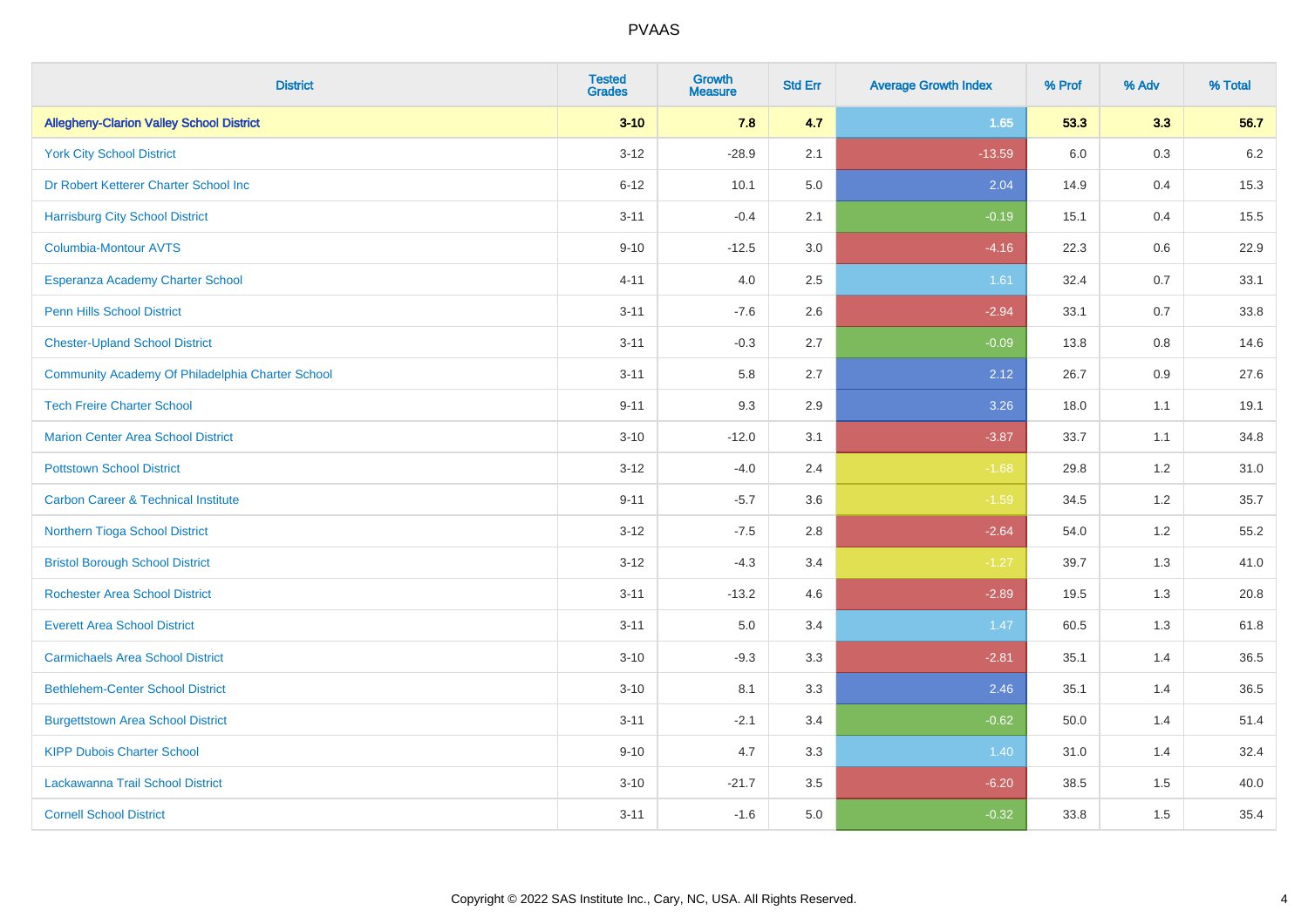| <b>District</b>                                   | <b>Tested</b><br><b>Grades</b> | <b>Growth</b><br><b>Measure</b> | <b>Std Err</b> | <b>Average Growth Index</b> | % Prof | % Adv | % Total |
|---------------------------------------------------|--------------------------------|---------------------------------|----------------|-----------------------------|--------|-------|---------|
| <b>Allegheny-Clarion Valley School District</b>   | $3 - 10$                       | 7.8                             | 4.7            | 1.65                        | 53.3   | 3.3   | 56.7    |
| <b>Frazier School District</b>                    | $3 - 11$                       | $-17.2$                         | 3.7            | $-4.70$                     | 37.1   | 1.6   | 38.7    |
| Propel Charter School - Braddock Hills            | $3 - 11$                       | $-13.6$                         | 3.6            | $-3.81$                     | 9.7    | 1.6   | 11.3    |
| <b>Mahanoy Area School District</b>               | $3 - 10$                       | $-9.0$                          | 3.6            | $-2.49$                     | 26.2   | 1.6   | 27.9    |
| <b>Tussey Mountain School District</b>            | $3 - 12$                       | 1.5                             | 3.7            | 0.40                        | 38.6   | 1.8   | 40.4    |
| <b>Tacony Academy Charter School</b>              | $3 - 11$                       | $-14.7$                         | 3.0            | $-4.82$                     | 22.4   | 1.8   | 24.1    |
| <b>Smethport Area School District</b>             | $3 - 12$                       | 0.6                             | 3.9            | 0.15                        | 37.0   | 1.8   | 38.9    |
| <b>West Branch Area School District</b>           | $3 - 11$                       | 0.2                             | 3.8            | 0.05                        | 47.2   | 1.9   | 49.1    |
| <b>Columbia Borough School District</b>           | $3 - 12$                       | $-3.1$                          | 3.5            | $-0.89$                     | 29.5   | 1.9   | 31.4    |
| <b>Tamaqua Area School District</b>               | $3 - 12$                       | $-8.2$                          | 2.5            | $-3.24$                     | 44.5   | 1.9   | 46.4    |
| <b>Conrad Weiser Area School District</b>         | $3 - 11$                       | 3.6                             | 2.2            | 1.63                        | 52.1   | 2.1   | 54.2    |
| <b>Mount Carmel Area School District</b>          | $3 - 11$                       | $-0.6$                          | 3.1            | $-0.18$                     | 45.3   | 2.1   | 47.4    |
| <b>Forest Area School District</b>                | $3 - 11$                       | $-4.4$                          | 5.4            | $-0.81$                     | 36.2   | 2.1   | 38.3    |
| <b>Loyalsock Township School District</b>         | $3 - 12$                       | 4.2                             | 2.8            | 1.47                        | 54.3   | 2.1   | 56.4    |
| <b>Executive Education Academy Charter School</b> | $3 - 10$                       | $-6.5$                          | 3.1            | $-2.08$                     | 23.7   | 2.2   | 25.8    |
| Norristown Area School District                   | $3 - 12$                       | $-12.8$                         | 1.6            | $-7.98$                     | 23.5   | 2.3   | 25.7    |
| <b>Lancaster School District</b>                  | $3 - 12$                       | $-15.8$                         | 1.5            | $-10.90$                    | 14.6   | 2.3   | 16.9    |
| <b>Laurel School District</b>                     | $3 - 11$                       | 1.8                             | 3.1            | 0.59                        | 70.1   | 2.3   | 72.4    |
| <b>Canton Area School District</b>                | $3 - 11$                       | $-5.5$                          | 3.2            | $-1.75$                     | 40.7   | 2.3   | 43.0    |
| Morrisville Borough School District               | $3 - 11$                       | 4.8                             | 4.3            | 1.10                        | 30.2   | 2.3   | 32.6    |
| <b>Wallenpaupack Area School District</b>         | $3 - 11$                       | $-7.1$                          | 2.3            | $-3.09$                     | 40.8   | 2.4   | 43.1    |
| Schuylkill Haven Area School District             | $3 - 11$                       | $-15.3$                         | 3.1            | $-4.87$                     | 49.7   | 2.4   | 52.1    |
| <b>Washington School District</b>                 | $3 - 11$                       | $-4.9$                          | 2.8            | $-1.76$                     | 30.1   | 2.4   | 32.5    |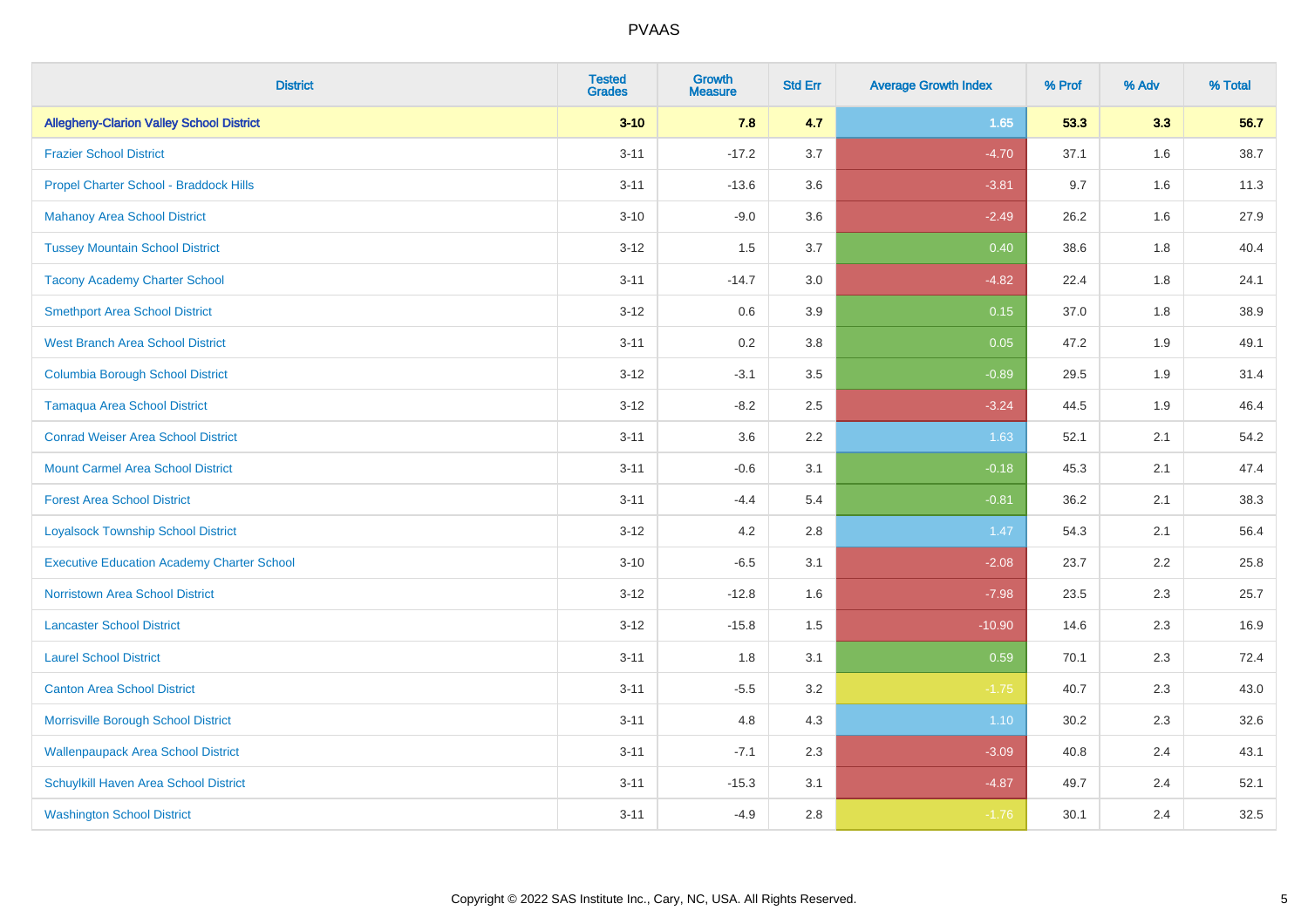| <b>District</b>                                 | <b>Tested</b><br><b>Grades</b> | <b>Growth</b><br><b>Measure</b> | <b>Std Err</b> | <b>Average Growth Index</b> | % Prof | % Adv   | % Total |
|-------------------------------------------------|--------------------------------|---------------------------------|----------------|-----------------------------|--------|---------|---------|
| <b>Allegheny-Clarion Valley School District</b> | $3 - 10$                       | 7.8                             | 4.7            | 1.65                        | 53.3   | 3.3     | 56.7    |
| <b>Reading School District</b>                  | $3 - 11$                       | 10.1                            | 1.4            | 7.25                        | 24.7   | 2.4     | 27.2    |
| <b>Dauphin County Technical School</b>          | $9 - 11$                       | $-45.5$                         | 2.6            | $-17.72$                    | 14.4   | 2.5     | 16.9    |
| Southern Huntingdon County School District      | $3 - 11$                       | $-12.9$                         | 3.2            | $-3.98$                     | 32.5   | 2.5     | 35.0    |
| <b>New Foundations Charter School</b>           | $3 - 11$                       | 5.4                             | 2.2            | 2.41                        | 47.2   | 2.5     | 49.8    |
| <b>Sullivan County School District</b>          | $3 - 10$                       | $-4.0$                          | 4.4            | $-0.90$                     | 66.7   | 2.6     | 69.2    |
| <b>Lebanon School District</b>                  | $3 - 11$                       | $-1.6$                          | 1.9            | $-0.80$                     | 24.4   | 2.6     | 27.0    |
| Philipsburg-Osceola Area School District        | $3 - 11$                       | $-24.8$                         | 3.3            | $-7.43$                     | 19.7   | 2.6     | 22.4    |
| <b>Achievement House Charter School</b>         | $7 - 11$                       | $-0.7$                          | 4.0            | $-0.17$                     | 32.5   | 2.6     | 35.1    |
| <b>Muhlenberg School District</b>               | $3 - 10$                       | 4.0                             | 1.9            | 2.10                        | 34.2   | $2.6\,$ | 36.8    |
| <b>Carbondale Area School District</b>          | $3 - 10$                       | 7.4                             | 3.3            | 2.25                        | 56.6   | 2.6     | 59.2    |
| <b>Allentown City School District</b>           | $3 - 12$                       | 5.3                             | 1.4            | 3.88                        | 25.3   | 2.7     | 28.0    |
| <b>Exeter Township School District</b>          | $3 - 11$                       | $-10.4$                         | 1.9            | $-5.44$                     | 50.6   | 2.7     | 53.3    |
| <b>Tulpehocken Area School District</b>         | $3 - 12$                       | $-13.7$                         | 2.8            | $-4.81$                     | 36.7   | 2.8     | 39.4    |
| <b>West Middlesex Area School District</b>      | $3 - 10$                       | $-8.4$                          | 3.8            | $-2.21$                     | 34.9   | 2.8     | 37.6    |
| <b>Central Greene School District</b>           | $3 - 11$                       | $-1.6$                          | 2.8            | $-0.55$                     | 54.2   | 2.8     | 57.0    |
| <b>Monessen City School District</b>            | $3 - 10$                       | 8.3                             | 4.5            | 1.85                        | 42.9   | 2.9     | 45.7    |
| Juniata County School District                  | $3 - 12$                       | $-4.9$                          | 2.1            | $-2.26$                     | 38.5   | 2.9     | 41.4    |
| Philadelphia Academy Charter School             | $3 - 11$                       | $-8.9$                          | 2.9            | $-3.04$                     | 50.5   | 2.9     | 53.4    |
| <b>Northwestern School District</b>             | $3 - 11$                       | $-24.9$                         | 3.5            | $-7.13$                     | 42.6   | 2.9     | 45.6    |
| <b>Erie City School District</b>                | $3 - 12$                       | $-14.5$                         | 1.6            | $-9.26$                     | 25.4   | 3.0     | 28.4    |
| Northern Lebanon School District                | $3 - 11$                       | 0.4                             | 2.5            | 0.15                        | 28.0   | 3.0     | 31.0    |
| <b>William Penn School District</b>             | $3 - 12$                       | 8.3                             | 2.1            | 3.99                        | 35.6   | 3.0     | 38.7    |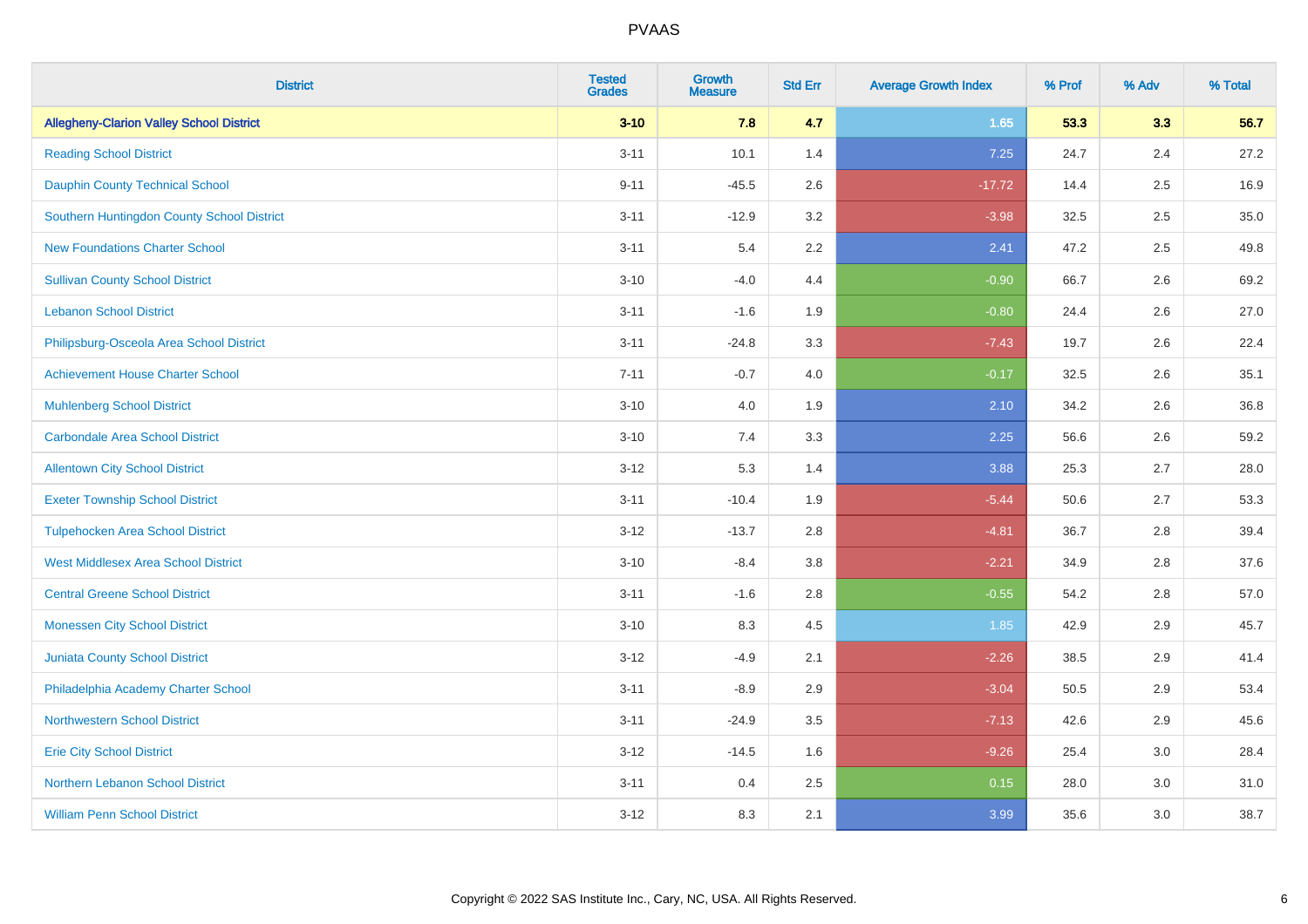| <b>District</b>                                 | <b>Tested</b><br><b>Grades</b> | <b>Growth</b><br><b>Measure</b> | <b>Std Err</b> | <b>Average Growth Index</b> | % Prof | % Adv | % Total |
|-------------------------------------------------|--------------------------------|---------------------------------|----------------|-----------------------------|--------|-------|---------|
| <b>Allegheny-Clarion Valley School District</b> | $3 - 10$                       | 7.8                             | 4.7            | 1.65                        | 53.3   | 3.3   | 56.7    |
| <b>Wyoming Valley West School District</b>      | $3 - 11$                       | $-2.2$                          | 2.4            | $-0.91$                     | 49.4   | 3.0   | 52.4    |
| <b>City CHS</b>                                 | $10 - 11$                      | 13.6                            | 2.7            | 5.12                        | 45.8   | 3.0   | 48.8    |
| <b>Blue Ridge School District</b>               | $3 - 11$                       | $-0.5$                          | 3.6            | $-0.12$                     | 44.6   | 3.1   | 47.7    |
| <b>Mcguffey School District</b>                 | $3 - 11$                       | 2.1                             | 2.6            | 0.81                        | 57.7   | 3.1   | 60.8    |
| <b>Penns Manor Area School District</b>         | $3 - 12$                       | $-17.0$                         | 3.7            | $-4.52$                     | 29.7   | 3.1   | 32.8    |
| <b>Clearfield Area School District</b>          | $3 - 10$                       | $-9.4$                          | 2.6            | $-3.56$                     | 43.0   | 3.1   | 46.1    |
| Pennsylvania Distance Learning Charter School   | $3 - 12$                       | 9.3                             | 4.2            | 2.22                        | 42.2   | 3.1   | 45.3    |
| <b>Union City Area School District</b>          | $3 - 12$                       | $-10.2$                         | 3.6            | $-2.87$                     | 42.9   | 3.2   | 46.0    |
| <b>Shamokin Area School District</b>            | $3 - 11$                       | $-7.7$                          | 4.8            | $-1.60$                     | 38.1   | 3.2   | 41.3    |
| <b>Lakeview School District</b>                 | $3 - 11$                       | $-0.9$                          | 3.7            | $-0.24$                     | 60.3   | 3.2   | 63.5    |
| <b>Penn-Delco School District</b>               | $3 - 11$                       | $-6.8$                          | 1.9            | $-3.51$                     | 46.6   | 3.2   | 49.8    |
| <b>Bucks County Technical High School</b>       | $9 - 10$                       | $-12.0$                         | 2.5            | $-4.84$                     | 35.9   | 3.2   | 39.2    |
| <b>Minersville Area School District</b>         | $3 - 11$                       | $-14.4$                         | 3.7            | $-3.90$                     | 39.3   | 3.3   | 42.6    |
| <b>Elk Lake School District</b>                 | $3 - 11$                       | $-4.0$                          | 3.3            | $-1.23$                     | 46.2   | 3.3   | 49.4    |
| Mastery Charter School - Shoemaker Campus       | $7 - 10$                       | 4.1                             | 3.0            | 1.34                        | 20.9   | 3.3   | 24.2    |
| <b>Allegheny-Clarion Valley School District</b> | $3 - 10$                       | 7.8                             | 4.7            | 1.65                        | 53.3   | 3.3   | 56.7    |
| <b>Northeast Bradford School District</b>       | $3 - 10$                       | $-3.1$                          | 4.0            | $-0.78$                     | 33.9   | 3.4   | 37.3    |
| <b>MaST Community Charter School II</b>         | $3 - 10$                       | 4.4                             | 3.2            | 1.37                        | 28.4   | 3.4   | 31.8    |
| <b>Mount Union Area School District</b>         | $3 - 10$                       | $-6.1$                          | 3.1            | $-1.97$                     | 32.2   | 3.4   | 35.6    |
| <b>Juniata Valley School District</b>           | $3 - 11$                       | $-3.9$                          | 3.5            | $-1.10$                     | 44.4   | 3.5   | 47.8    |
| <b>Big Beaver Falls Area School District</b>    | $3 - 11$                       | $-3.9$                          | 3.3            | $-1.18$                     | 34.1   | 3.5   | 37.6    |
| <b>Scranton School District</b>                 | $3-12$                         | $-2.9$                          | 2.4            | $-1.22$                     | 45.6   | 3.6   | 49.1    |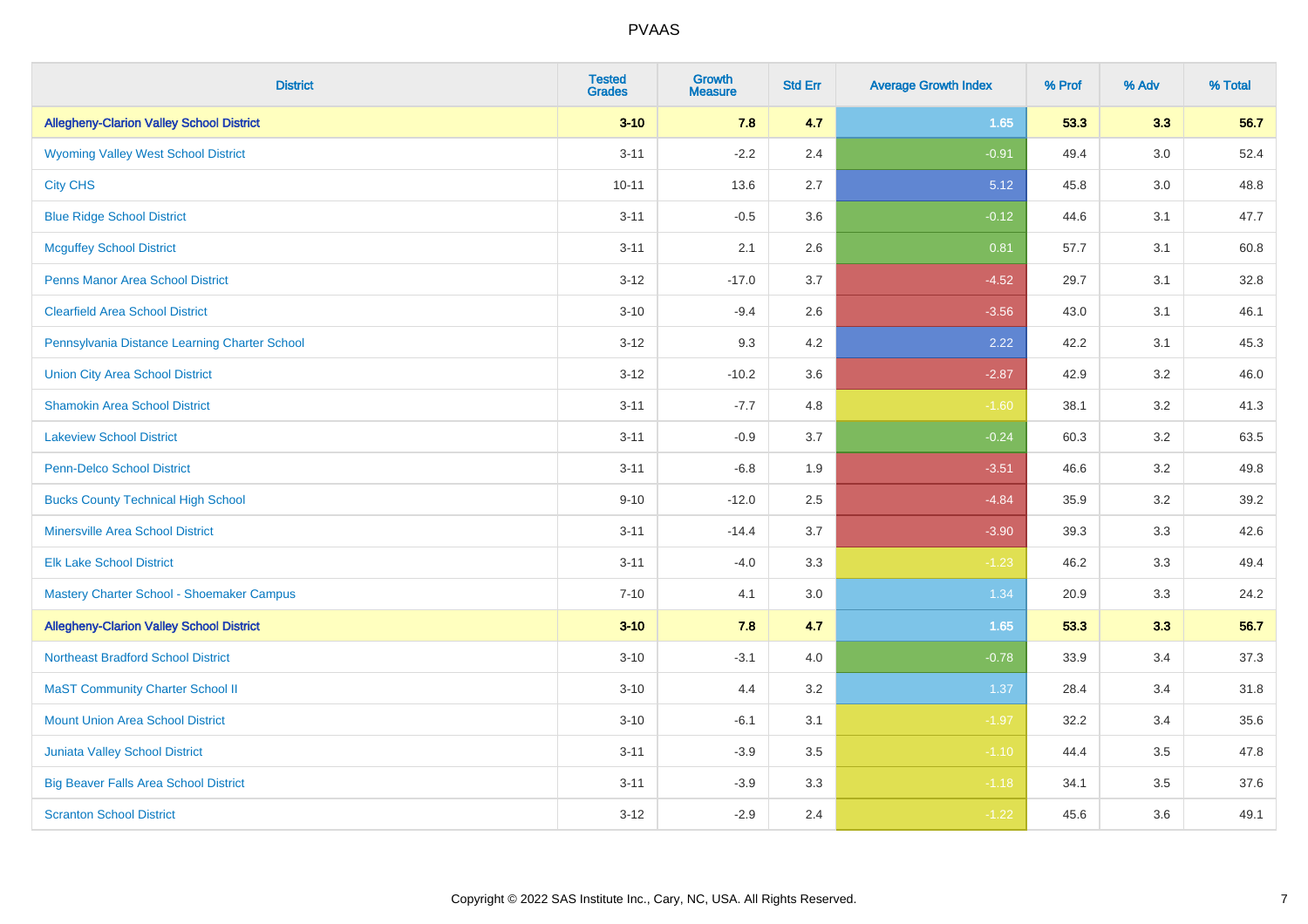| <b>District</b>                                 | <b>Tested</b><br><b>Grades</b> | <b>Growth</b><br><b>Measure</b> | <b>Std Err</b> | <b>Average Growth Index</b> | % Prof | % Adv   | % Total |
|-------------------------------------------------|--------------------------------|---------------------------------|----------------|-----------------------------|--------|---------|---------|
| <b>Allegheny-Clarion Valley School District</b> | $3 - 10$                       | 7.8                             | 4.7            | 1.65                        | 53.3   | 3.3     | 56.7    |
| <b>Springfield Township School District</b>     | $3 - 11$                       | $-18.9$                         | 3.2            | $-5.88$                     | 62.6   | $3.6\,$ | 66.3    |
| <b>Woodland Hills School District</b>           | $3 - 12$                       | 3.2                             | 2.6            | 1.22                        | 31.4   | 3.6     | 35.0    |
| <b>Bristol Township School District</b>         | $3 - 11$                       | $-13.9$                         | 2.0            | $-7.05$                     | 31.0   | 3.7     | 34.7    |
| <b>Lakeland School District</b>                 | $3 - 11$                       | 1.1                             | 2.8            | 0.38                        | 48.6   | 3.7     | 52.3    |
| <b>Highlands School District</b>                | $3 - 11$                       | $-7.4$                          | 2.7            | $-2.76$                     | 44.4   | 3.7     | 48.2    |
| New Kensington-Arnold School District           | $3 - 11$                       | $-0.4$                          | 3.8            | $-0.10$                     | 40.7   | 3.7     | 44.4    |
| <b>Muncy School District</b>                    | $3 - 11$                       | $-8.1$                          | 3.7            | $-2.21$                     | 42.0   | 3.8     | 45.8    |
| <b>Fairfield Area School District</b>           | $3 - 11$                       | $-5.6$                          | 3.4            | $-1.66$                     | 57.9   | 4.0     | 61.8    |
| Mifflinburg Area School District                | $3 - 11$                       | $-15.8$                         | 2.5            | $-6.30$                     | 42.4   | 4.0     | 46.4    |
| <b>Easton Area School District</b>              | $3 - 12$                       | $-4.1$                          | 1.4            | $-2.91$                     | 39.9   | 4.0     | 43.9    |
| <b>Upper Moreland Township School District</b>  | $3 - 11$                       | $-5.0$                          | 2.2            | $-2.31$                     | 57.9   | 4.0     | 61.9    |
| <b>Yough School District</b>                    | $3 - 10$                       | $-6.6$                          | 2.7            | $-2.43$                     | 50.8   | 4.0     | 54.8    |
| Southern Columbia Area School District          | $3 - 11$                       | $-14.6$                         | 3.0            | $-4.92$                     | 55.0   | 4.0     | 59.0    |
| <b>Hopewell Area School District</b>            | $3 - 11$                       | 2.6                             | 2.7            | 0.97                        | 58.4   | 4.0     | 62.4    |
| <b>Elizabeth Forward School District</b>        | $3 - 11$                       | $-8.4$                          | 2.4            | $-3.41$                     | 51.7   | 4.0     | 55.7    |
| <b>Curwensville Area School District</b>        | $3 - 11$                       | $-27.9$                         | 4.1            | $-6.72$                     | 42.5   | 4.1     | 46.6    |
| <b>Freedom Area School District</b>             | $3 - 11$                       | $-7.1$                          | 3.0            | $-2.37$                     | 43.8   | 4.2     | 47.9    |
| Jefferson-Morgan School District                | $3 - 10$                       | $-9.9$                          | 4.2            | $-2.35$                     | 43.8   | 4.2     | 47.9    |
| <b>Stroudsburg Area School District</b>         | $3 - 11$                       | $5.5\,$                         | 1.9            | 2.88                        | 48.1   | 4.2     | 52.3    |
| <b>Coatesville Area School District</b>         | $3 - 11$                       | $-4.4$                          | 1.7            | $-2.62$                     | 36.3   | 4.2     | 40.5    |
| <b>East Lycoming School District</b>            | $3 - 11$                       | $-6.0$                          | 2.7            | $-2.24$                     | 48.3   | 4.2     | 52.5    |
| <b>New Castle Area School District</b>          | $3 - 12$                       | $-6.4$                          | 2.4            | $-2.66$                     | 32.5   | 4.3     | 36.8    |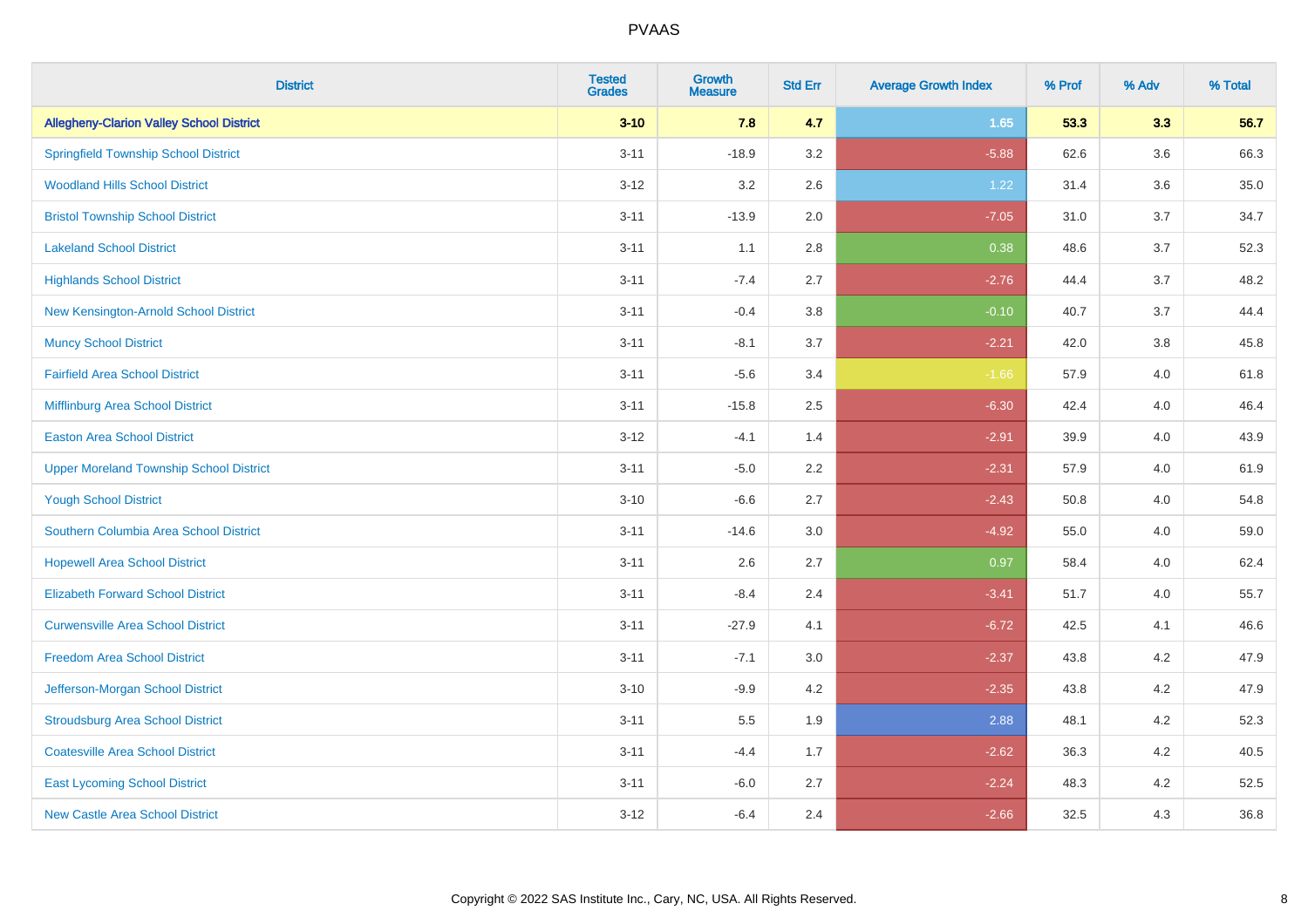| <b>District</b>                                 | <b>Tested</b><br><b>Grades</b> | <b>Growth</b><br><b>Measure</b> | <b>Std Err</b> | <b>Average Growth Index</b> | % Prof | % Adv | % Total |
|-------------------------------------------------|--------------------------------|---------------------------------|----------------|-----------------------------|--------|-------|---------|
| <b>Allegheny-Clarion Valley School District</b> | $3 - 10$                       | 7.8                             | 4.7            | 1.65                        | 53.3   | 3.3   | 56.7    |
| <b>Panther Valley School District</b>           | $3 - 12$                       | $-0.6$                          | 3.3            | $-0.19$                     | 47.9   | $4.3$ | 52.1    |
| <b>Tri-Valley School District</b>               | $3 - 10$                       | $-6.4$                          | 4.1            | $-1.57$                     | 37.0   | 4.4   | 41.3    |
| <b>Galeton Area School District</b>             | $3 - 11$                       | 2.2                             | 5.3            | 0.42                        | 41.3   | 4.4   | 45.6    |
| <b>West York Area School District</b>           | $3 - 12$                       | 3.2                             | 2.3            | 1.38                        | 53.8   | 4.4   | 58.2    |
| <b>Franklin Area School District</b>            | $3 - 11$                       | 6.6                             | 2.8            | 2.34                        | 48.2   | 4.5   | 52.7    |
| <b>Chartiers-Houston School District</b>        | $3 - 10$                       | $-8.6$                          | 3.5            | $-2.41$                     | 59.7   | 4.5   | 64.2    |
| South Williamsport Area School District         | $3 - 10$                       | $-5.7$                          | 2.5            | $-2.30$                     | 45.5   | 4.5   | 50.0    |
| <b>Mckeesport Area School District</b>          | $3 - 12$                       | 9.0                             | 2.4            | 3.72                        | 31.0   | 4.5   | 35.5    |
| <b>Solanco School District</b>                  | $3 - 11$                       | $-11.0$                         | 2.0            | $-5.55$                     | 41.6   | 4.5   | 46.1    |
| <b>Reach Cyber Charter School</b>               | $3 - 11$                       | 8.1                             | 4.7            | 1.72                        | 42.4   | 4.6   | 47.0    |
| <b>Avonworth School District</b>                | $3 - 10$                       | $-12.6$                         | 3.1            | $-4.01$                     | 59.8   | 4.6   | 64.4    |
| Johnsonburg Area School District                | $3 - 11$                       | $-14.1$                         | 3.9            | $-3.62$                     | 54.0   | 4.6   | 58.6    |
| <b>Keystone Central School District</b>         | $3 - 11$                       | $-5.1$                          | 2.0            | $-2.46$                     | 44.7   | 4.6   | 49.4    |
| <b>Bangor Area School District</b>              | $3 - 12$                       | $-0.9$                          | 2.0            | $-0.43$                     | 44.3   | 4.7   | 49.0    |
| <b>Titusville Area School District</b>          | $3 - 11$                       | $-13.2$                         | 2.6            | $-4.99$                     | 43.2   | 4.8   | 48.0    |
| Insight PA Cyber Charter School                 | $3 - 11$                       | 0.7                             | 5.7            | 0.12                        | 50.0   | 4.8   | 54.8    |
| <b>Interboro School District</b>                | $3 - 12$                       | $-7.3$                          | 2.1            | $-3.43$                     | 46.6   | 4.8   | 51.4    |
| <b>Upper Dauphin Area School District</b>       | $3 - 11$                       | $-6.3$                          | 3.2            | $-1.98$                     | 37.4   | 4.8   | 42.2    |
| <b>Greensburg Salem School District</b>         | $3 - 11$                       | $-4.4$                          | 2.4            | $-1.88$                     | 47.6   | 4.9   | 52.4    |
| <b>General Mclane School District</b>           | $3 - 11$                       | 3.1                             | 2.9            | 1.07                        | 62.3   | 4.9   | 67.2    |
| <b>Redbank Valley School District</b>           | $3 - 11$                       | $-9.5$                          | 3.4            | $-2.77$                     | 31.5   | 4.9   | 36.4    |
| <b>Palmerton Area School District</b>           | $3 - 11$                       | $-1.2$                          | 3.0            | $-0.39$                     | 57.4   | 5.0   | 62.4    |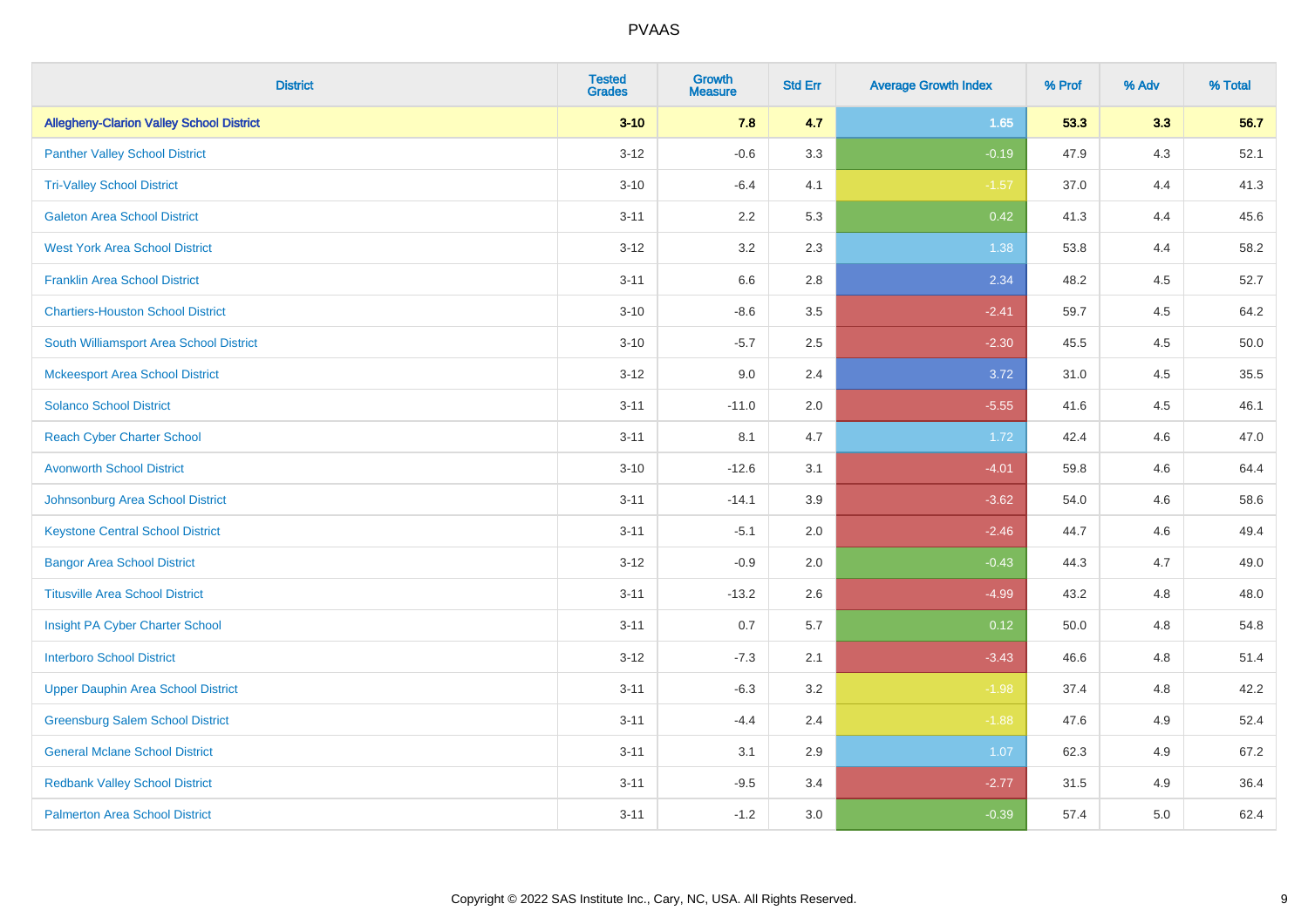| <b>District</b>                                 | <b>Tested</b><br><b>Grades</b> | Growth<br><b>Measure</b> | <b>Std Err</b> | <b>Average Growth Index</b> | % Prof | % Adv   | % Total |
|-------------------------------------------------|--------------------------------|--------------------------|----------------|-----------------------------|--------|---------|---------|
| <b>Allegheny-Clarion Valley School District</b> | $3 - 10$                       | 7.8                      | 4.7            | 1.65                        | 53.3   | 3.3     | 56.7    |
| Pennsylvania Cyber Charter School               | $3 - 11$                       | 11.6                     | 1.5            | 7.54                        | 46.3   | $5.0\,$ | 51.3    |
| Pocono Mountain School District                 | $3 - 12$                       | 6.8                      | 1.5            | 4.62                        | 45.8   | 5.0     | 50.7    |
| <b>Roberto Clemente Charter School</b>          | $3 - 12$                       | 2.2                      | 4.9            | 0.45                        | 27.5   | 5.0     | 32.5    |
| <b>Shenandoah Valley School District</b>        | $3 - 11$                       | 9.7                      | 3.9            | 2.49                        | 28.3   | 5.0     | 33.3    |
| Lehigh Valley Academy Regional Charter School   | $3 - 11$                       | 0.7                      | 2.3            | 0.32                        | 46.3   | $5.0\,$ | 51.4    |
| <b>North Schuylkill School District</b>         | $3 - 11$                       | $-1.0$                   | 2.4            | $-0.42$                     | 41.8   | 5.1     | 46.8    |
| <b>Turkeyfoot Valley Area School District</b>   | $3 - 12$                       | $-4.3$                   | 5.6            | $-0.76$                     | 22.0   | 5.1     | 27.1    |
| Wilmington Area School District                 | $3 - 11$                       | 7.5                      | 3.0            | 2.48                        | 55.1   | 5.1     | 60.2    |
| Northern Cambria School District                | $3 - 11$                       | 10.0                     | 3.3            | 3.04                        | 47.4   | 5.1     | 52.6    |
| <b>Fort Cherry School District</b>              | $3 - 10$                       | $-5.9$                   | 3.8            | $-1.56$                     | 55.2   | 5.2     | 60.3    |
| <b>Sharon City School District</b>              | $3 - 11$                       | 4.9                      | 2.6            | 1.87                        | 48.2   | 5.3     | 53.4    |
| Middletown Area School District                 | $3 - 11$                       | $-5.3$                   | 2.6            | $-2.05$                     | 46.4   | 5.3     | 51.7    |
| <b>Warren County School District</b>            | $3 - 11$                       | $-0.1$                   | 1.8            | $-0.06$                     | 37.2   | 5.3     | 42.6    |
| <b>Glendale School District</b>                 | $3 - 10$                       | $-0.9$                   | 3.7            | $-0.24$                     | 50.0   | 5.4     | 55.4    |
| <b>Wilkes-Barre Area School District</b>        | $3 - 11$                       | 0.1                      | 3.2            | 0.02                        | 35.5   | 5.4     | 40.9    |
| <b>Purchase Line School District</b>            | $3 - 12$                       | 1.7                      | 3.5            | 0.47                        | 43.1   | 5.4     | 48.5    |
| <b>Benton Area School District</b>              | $3 - 10$                       | $-9.7$                   | 4.5            | $-2.18$                     | 43.2   | 5.4     | 48.6    |
| <b>Millville Area School District</b>           | $3 - 12$                       | $-0.9$                   | 4.7            | $-0.18$                     | 51.4   | 5.4     | 56.8    |
| <b>Pottsville Area School District</b>          | $3 - 12$                       | 4.4                      | 2.3            | 1.94                        | 44.8   | 5.4     | 50.2    |
| <b>Montrose Area School District</b>            | $3 - 10$                       | $-5.5$                   | 3.0            | $-1.82$                     | 46.7   | 5.4     | 52.2    |
| <b>Antietam School District</b>                 | $3 - 10$                       | $-4.3$                   | 3.8            | $-1.13$                     | 36.4   | 5.4     | 41.8    |
| <b>Berwick Area School District</b>             | $3 - 11$                       | $-9.3$                   | 2.6            | $-3.59$                     | 42.1   | 5.5     | 47.6    |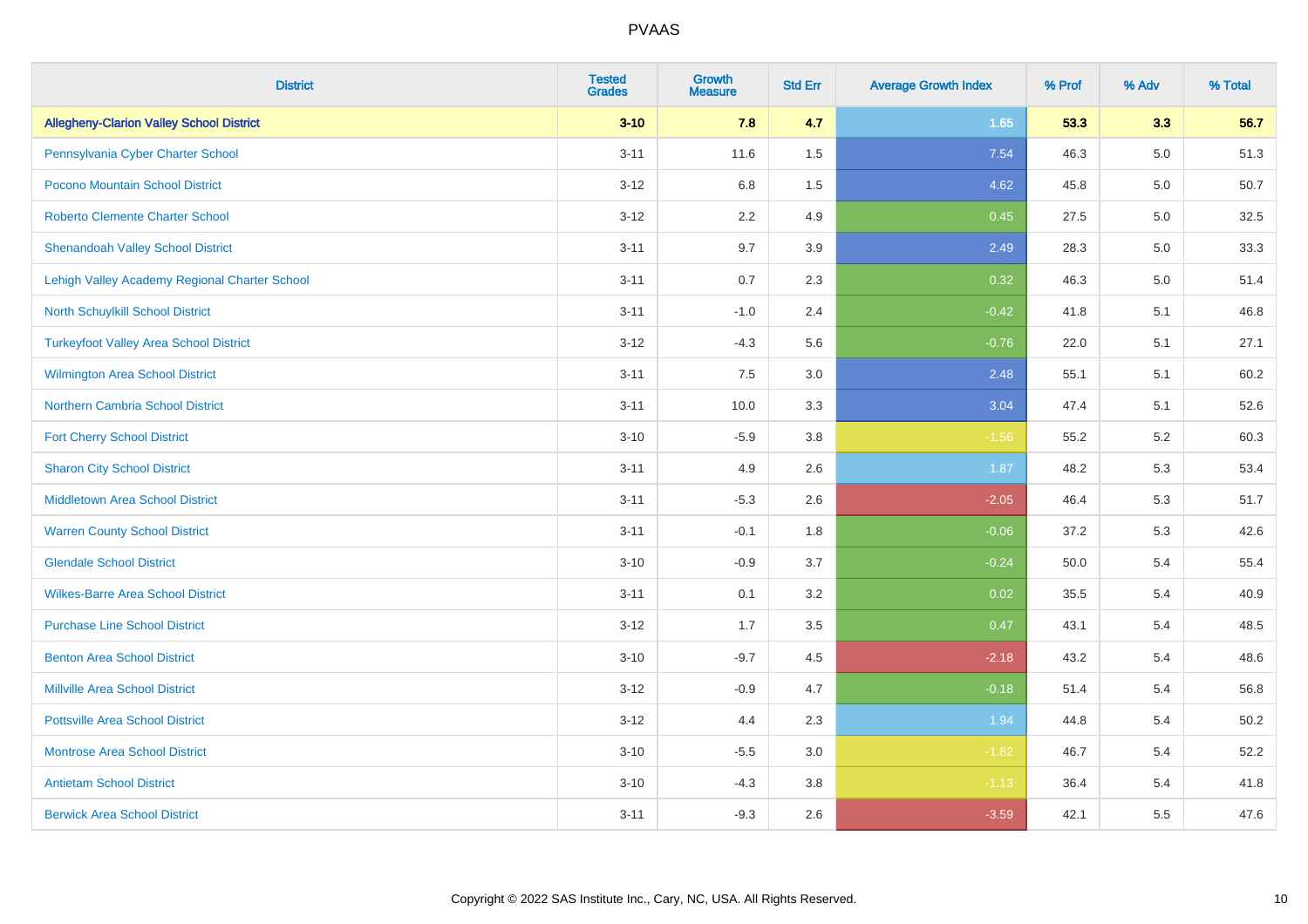| <b>District</b>                                 | <b>Tested</b><br><b>Grades</b> | Growth<br><b>Measure</b> | <b>Std Err</b> | <b>Average Growth Index</b> | % Prof | % Adv | % Total  |
|-------------------------------------------------|--------------------------------|--------------------------|----------------|-----------------------------|--------|-------|----------|
| <b>Allegheny-Clarion Valley School District</b> | $3 - 10$                       | 7.8                      | 4.7            | 1.65                        | 53.3   | 3.3   | 56.7     |
| <b>Pleasant Valley School District</b>          | $3 - 11$                       | 3.1                      | 2.0            | 1.57                        | 57.2   | 5.5   | 62.8     |
| <b>Punxsutawney Area School District</b>        | $3 - 11$                       | 4.2                      | 2.9            | 1.45                        | 55.0   | 5.5   | 60.6     |
| <b>Neshannock Township School District</b>      | $3 - 10$                       | $-9.7$                   | 2.9            | $-3.34$                     | 62.4   | 5.6   | 67.9     |
| <b>Austin Area School District</b>              | $3 - 11$                       | $-5.7$                   | 6.4            | $-0.90$                     | 33.3   | 5.6   | 38.9     |
| <b>Conemaugh Valley School District</b>         | $3 - 12$                       | $-3.2$                   | 4.1            | $-0.78$                     | 48.2   | 5.6   | 53.7     |
| <b>York Co School Of Technology</b>             | $9 - 12$                       | $-3.8$                   | 1.7            | $-2.22$                     | 39.1   | 5.6   | 44.7     |
| Susquehanna Township School District            | $3 - 12$                       | $-5.8$                   | 2.7            | $-2.17$                     | 36.0   | 5.6   | 41.6     |
| Lehighton Area School District                  | $3 - 11$                       | $-1.6$                   | 2.3            | $-0.70$                     | 51.1   | 5.6   | 56.7     |
| <b>Steel Valley School District</b>             | $3 - 11$                       | 6.5                      | 3.4            | 1.89                        | 50.7   | 5.6   | 56.3     |
| <b>Troy Area School District</b>                | $3 - 10$                       | $-4.3$                   | 3.4            | $-1.26$                     | 43.2   | 5.7   | 48.9     |
| <b>Hanover Area School District</b>             | $3 - 11$                       | 2.2                      | 4.6            | 0.48                        | 42.9   | 5.7   | 48.6     |
| Mastery Charter School - Hardy Williams         | $3 - 11$                       | 11.4                     | 3.4            | 3.33                        | 44.3   | 5.7   | $50.0\,$ |
| <b>New Brighton Area School District</b>        | $3 - 11$                       | 4.6                      | 3.1            | 1.47                        | 60.9   | 5.8   | 66.7     |
| <b>Chestnut Ridge School District</b>           | $3 - 12$                       | $-3.4$                   | 2.9            | $-1.17$                     | 46.6   | 5.8   | 52.4     |
| Oil City Area School District                   | $3 - 11$                       | $-2.9$                   | 2.6            | $-1.08$                     | 44.4   | 5.8   | 50.2     |
| <b>Uniontown Area School District</b>           | $3 - 11$                       | 6.0                      | 3.2            | 1.87                        | 62.4   | 5.9   | 68.2     |
| <b>North Star School District</b>               | $3 - 11$                       | $-8.7$                   | 3.5            | $-2.51$                     | 47.8   | 6.0   | 53.7     |
| <b>Cambria Heights School District</b>          | $3 - 10$                       | $-4.1$                   | 3.1            | $-1.32$                     | 51.0   | 6.0   | 57.0     |
| <b>Corry Area School District</b>               | $3 - 11$                       | $-5.3$                   | 2.6            | $-2.03$                     | 38.5   | 6.0   | 44.5     |
| <b>Dover Area School District</b>               | $3 - 12$                       | 6.0                      | 2.1            | 2.94                        | 52.2   | 6.0   | 58.2     |
| <b>Southeastern Greene School District</b>      | $3 - 10$                       | 3.3                      | 4.6            | 0.72                        | 57.6   | 6.1   | 63.6     |
| <b>Armstrong School District</b>                | $3 - 11$                       | 2.6                      | 1.7            | 1.53                        | 51.5   | 6.1   | 57.6     |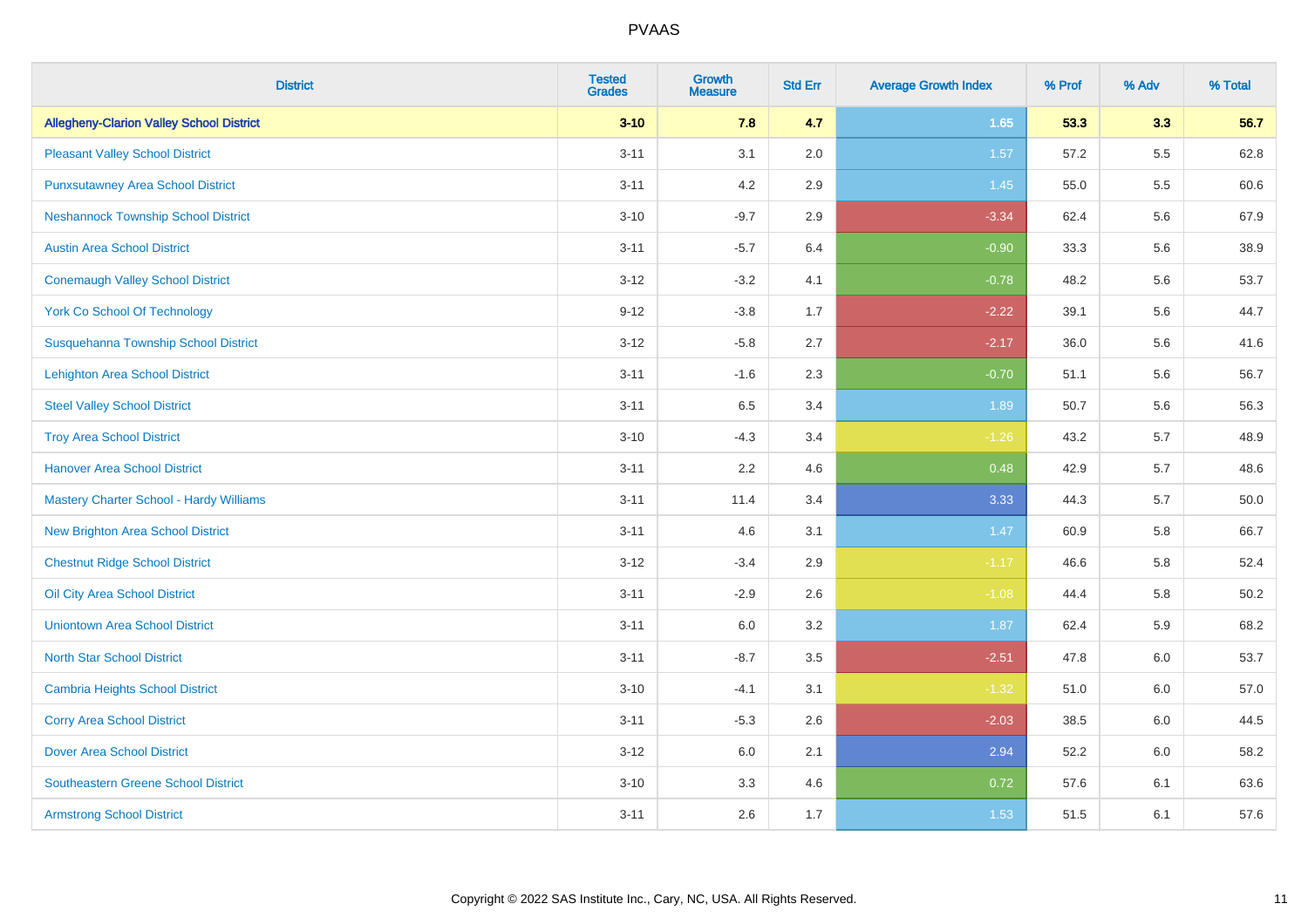| <b>District</b>                                 | <b>Tested</b><br><b>Grades</b> | Growth<br><b>Measure</b> | <b>Std Err</b> | <b>Average Growth Index</b> | % Prof | % Adv   | % Total |
|-------------------------------------------------|--------------------------------|--------------------------|----------------|-----------------------------|--------|---------|---------|
| <b>Allegheny-Clarion Valley School District</b> | $3 - 10$                       | 7.8                      | 4.7            | 1.65                        | 53.3   | 3.3     | 56.7    |
| <b>Valley Grove School District</b>             | $3 - 10$                       | $-3.7$                   | 3.7            | $-1.01$                     | 51.2   | 6.1     | 57.3    |
| <b>Shikellamy School District</b>               | $3 - 10$                       | $-22.3$                  | 2.5            | $-8.92$                     | 33.3   | 6.1     | 39.5    |
| <b>Brentwood Borough School District</b>        | $3 - 11$                       | $-5.3$                   | 3.0            | $-1.72$                     | 52.0   | 6.1     | 58.2    |
| <b>Brownsville Area School District</b>         | $3-12$                         | $-7.2$                   | 3.9            | $-1.83$                     | 34.4   | 6.1     | 40.5    |
| <b>Otto-Eldred School District</b>              | $3 - 11$                       | $-0.7$                   | 4.2            | $-0.15$                     | 56.2   | $6.2\,$ | 62.5    |
| <b>Moniteau School District</b>                 | $3 - 11$                       | $-11.8$                  | 3.3            | $-3.56$                     | 50.0   | 6.3     | 56.3    |
| <b>Carlisle Area School District</b>            | $3 - 11$                       | $-5.3$                   | 1.9            | $-2.81$                     | 54.0   | 6.3     | 60.3    |
| <b>Rose Tree Media School District</b>          | $3 - 10$                       | $-25.6$                  | 2.4            | $-10.76$                    | 54.8   | 6.4     | 61.2    |
| <b>Southern Tioga School District</b>           | $3 - 11$                       | $-11.5$                  | 2.7            | $-4.25$                     | 47.8   | 6.4     | 54.3    |
| <b>Keystone School District</b>                 | $3 - 11$                       | 3.1                      | 3.3            | 0.94                        | 50.6   | 6.5     | 57.1    |
| <b>Western Beaver County School District</b>    | $3 - 11$                       | $-7.8$                   | 4.2            | $-1.87$                     | 56.5   | 6.5     | 63.0    |
| <b>Chichester School District</b>               | $3 - 11$                       | $-2.7$                   | 2.3            | $-1.17$                     | 44.6   | 6.6     | 51.2    |
| <b>Towanda Area School District</b>             | $3 - 11$                       | 4.0                      | 2.8            | 1.44                        | 39.4   | 6.6     | 46.0    |
| <b>Salisbury Township School District</b>       | $3 - 11$                       | 6.3                      | 3.6            | 1.77                        | 46.2   | 6.6     | 52.8    |
| <b>United School District</b>                   | $3 - 11$                       | 2.1                      | 3.4            | 0.63                        | 60.3   | 6.6     | 66.9    |
| <b>South Eastern School District</b>            | $3 - 11$                       | 0.9                      | 2.4            | 0.39                        | 54.8   | 6.6     | 61.4    |
| <b>Agora Cyber Charter School</b>               | $3 - 11$                       | 5.8                      | 2.6            | 2.28                        | 42.8   | 6.6     | 49.4    |
| <b>Upper Darby School District</b>              | $3 - 12$                       | 6.9                      | 1.5            | 4.62                        | 45.0   | 6.7     | 51.7    |
| <b>Palisades School District</b>                | $3 - 11$                       | $-8.7$                   | 2.8            | $-3.06$                     | 53.8   | 6.7     | 60.5    |
| <b>Mifflin County School District</b>           | $3 - 11$                       | 9.1                      | 1.7            | 5.49                        | 47.1   | 6.7     | 53.8    |
| South Side Area School District                 | $3 - 11$                       | $-1.6$                   | 3.3            | $-0.48$                     | 50.0   | 6.8     | 56.8    |
| <b>Clarion-Limestone Area School District</b>   | $3 - 12$                       | $-2.5$                   | 4.1            | $-0.60$                     | 56.8   | 6.8     | 63.6    |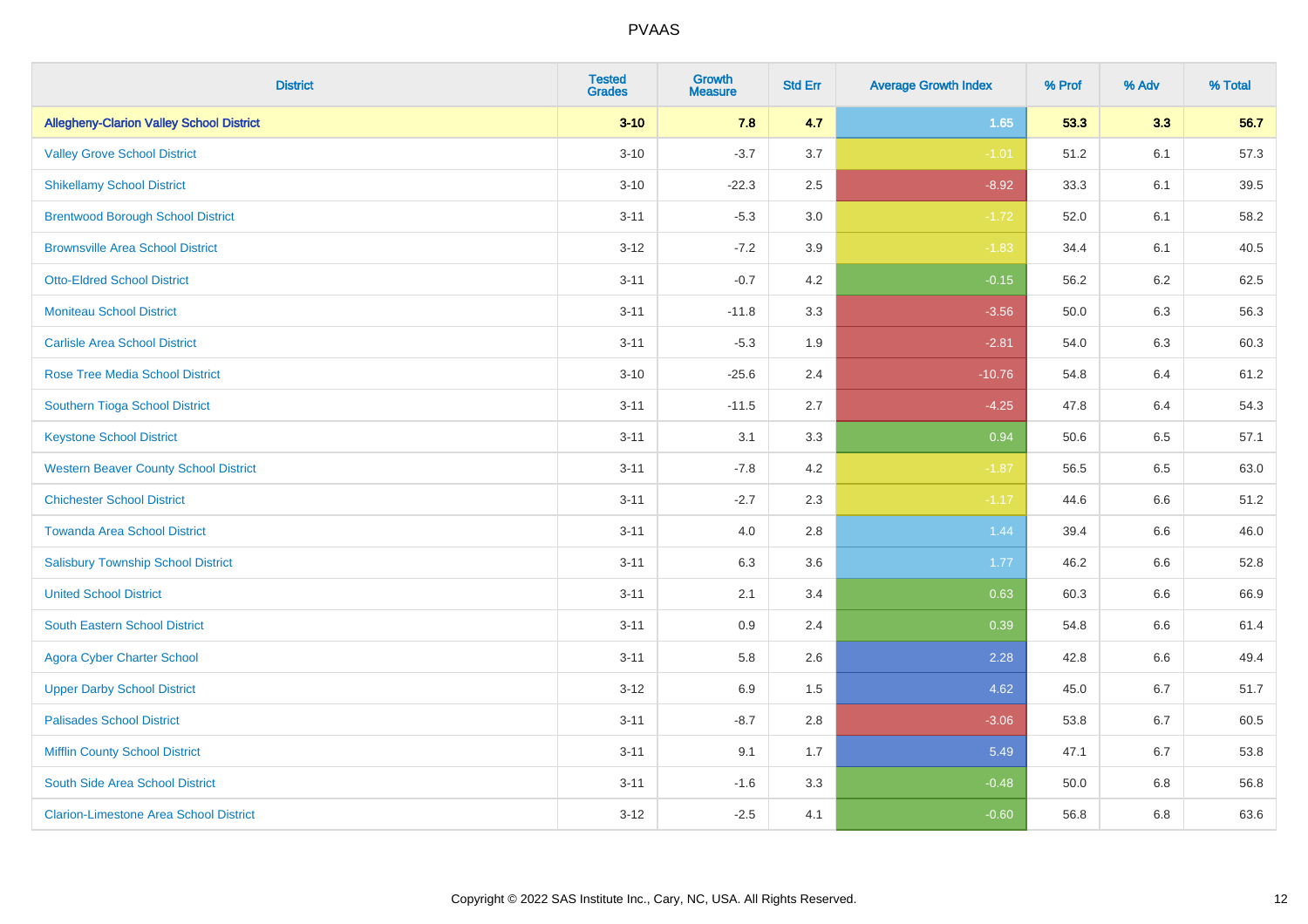| <b>District</b>                                 | <b>Tested</b><br><b>Grades</b> | Growth<br><b>Measure</b> | <b>Std Err</b> | <b>Average Growth Index</b> | % Prof | % Adv   | % Total |
|-------------------------------------------------|--------------------------------|--------------------------|----------------|-----------------------------|--------|---------|---------|
| <b>Allegheny-Clarion Valley School District</b> | $3 - 10$                       | 7.8                      | 4.7            | 1.65                        | 53.3   | 3.3     | 56.7    |
| <b>Waynesboro Area School District</b>          | $3-12$                         | $-6.1$                   | 1.9            | $-3.20$                     | 50.0   | 6.8     | 56.8    |
| <b>Bermudian Springs School District</b>        | $3 - 11$                       | $-5.5$                   | 2.9            | $-1.94$                     | 56.4   | $6.8\,$ | 63.2    |
| <b>Susquehanna Community School District</b>    | $3 - 11$                       | $-2.8$                   | 4.2            | $-0.66$                     | 49.4   | 6.9     | 56.3    |
| <b>Greenville Area School District</b>          | $3 - 11$                       | 0.7                      | 2.9            | 0.26                        | 53.4   | 6.9     | 60.3    |
| <b>Milton Area School District</b>              | $3 - 11$                       | $-8.7$                   | 2.5            | $-3.52$                     | 45.4   | $6.9\,$ | 52.3    |
| Meyersdale Area School District                 | $3 - 11$                       | 4.2                      | 4.0            | 1.07                        | 43.1   | 6.9     | 50.0    |
| <b>Blairsville-Saltsburg School District</b>    | $3 - 11$                       | $-8.0$                   | 3.0            | $-2.68$                     | 37.3   | 7.0     | 44.3    |
| <b>Union School District</b>                    | $3 - 12$                       | 2.3                      | 4.2            | 0.54                        | 32.6   | 7.0     | 39.5    |
| Philadelphia City School District               | $3 - 12$                       | 7.5                      | 0.6            | 12.64                       | 38.4   | 7.0     | 45.4    |
| <b>Reynolds School District</b>                 | $3 - 10$                       | 0.5                      | 3.4            | 0.16                        | 52.1   | 7.0     | 59.2    |
| <b>Penncrest School District</b>                | $3 - 11$                       | 5.7                      | 2.2            | 2.57                        | 47.2   | 7.1     | 54.3    |
| <b>Old Forge School District</b>                | $3 - 12$                       | $-5.9$                   | 3.4            | $-1.73$                     | 52.9   | 7.1     | 60.0    |
| <b>Twin Valley School District</b>              | $3 - 12$                       | $-3.6$                   | 2.1            | $-1.69$                     | 49.6   | 7.1     | 56.8    |
| <b>Governor Mifflin School District</b>         | $3 - 11$                       | 4.1                      | 1.8            | 2.33                        | 42.5   | 7.2     | 49.7    |
| <b>Southmoreland School District</b>            | $3 - 11$                       | $-8.3$                   | 3.6            | $-2.32$                     | 56.8   | 7.2     | 64.0    |
| <b>Dunmore School District</b>                  | $3 - 11$                       | $-7.7$                   | 2.9            | $-2.62$                     | 34.0   | 7.2     | 41.2    |
| Hatboro-Horsham School District                 | $3 - 11$                       | $-12.8$                  | 1.7            | $-7.47$                     | 45.6   | 7.2     | 52.8    |
| <b>Windber Area School District</b>             | $3 - 11$                       | $-7.2$                   | 3.2            | $-2.24$                     | 55.4   | 7.2     | 62.6    |
| <b>Northwest Area School District</b>           | $3 - 10$                       | $-10.0$                  | 3.8            | $-2.59$                     | 34.6   | 7.3     | 41.8    |
| <b>West Greene School District</b>              | $3 - 11$                       | $-4.5$                   | 4.3            | $-1.04$                     | 36.6   | 7.3     | 43.9    |
| <b>Whitehall-Coplay School District</b>         | $3 - 11$                       | 6.1                      | 1.8            | 3.45                        | 49.3   | 7.4     | 56.6    |
| <b>Charleroi School District</b>                | $3 - 11$                       | $-2.6$                   | 3.0            | $-0.86$                     | 55.7   | 7.4     | 63.1    |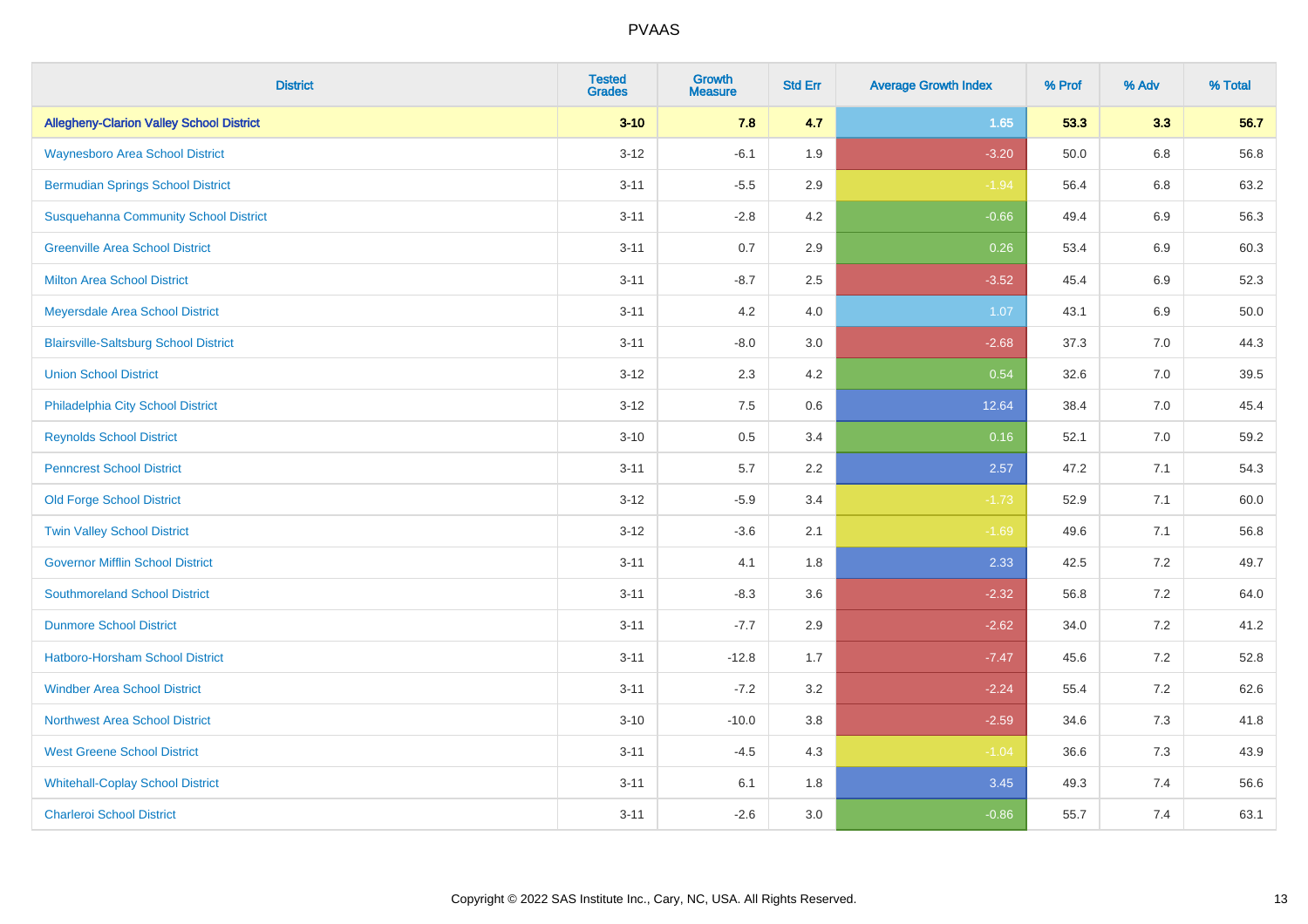| <b>District</b>                                 | <b>Tested</b><br><b>Grades</b> | Growth<br><b>Measure</b> | <b>Std Err</b> | <b>Average Growth Index</b> | % Prof | % Adv   | % Total |
|-------------------------------------------------|--------------------------------|--------------------------|----------------|-----------------------------|--------|---------|---------|
| <b>Allegheny-Clarion Valley School District</b> | $3 - 10$                       | 7.8                      | 4.7            | 1.65                        | 53.3   | 3.3     | 56.7    |
| <b>Central Dauphin School District</b>          | $3 - 11$                       | 4.4                      | 1.3            | 3.32                        | 53.3   | 7.4     | 60.7    |
| Jim Thorpe Area School District                 | $3 - 11$                       | $-5.8$                   | 2.7            | $-2.19$                     | 33.3   | 7.4     | 40.7    |
| <b>Millersburg Area School District</b>         | $3 - 11$                       | 6.2                      | 3.8            | 1.63                        | 51.8   | 7.4     | 59.3    |
| <b>Conneaut School District</b>                 | $3 - 12$                       | $-7.5$                   | 2.6            | $-2.91$                     | 38.4   | 7.4     | 45.8    |
| <b>Sayre Area School District</b>               | $3 - 11$                       | 11.2                     | 3.5            | 3.20                        | 52.2   | $7.5\,$ | 59.7    |
| Jeannette City School District                  | $3 - 11$                       | $-4.3$                   | 3.8            | $-1.13$                     | 46.7   | $7.5\,$ | 54.2    |
| Catasauqua Area School District                 | $3 - 12$                       | $-12.1$                  | 3.0            | $-4.00$                     | 36.8   | 7.6     | 44.3    |
| <b>Wattsburg Area School District</b>           | $3 - 11$                       | 6.5                      | 2.7            | 2.43                        | 42.7   | 7.6     | 50.3    |
| <b>Dallas School District</b>                   | $3 - 11$                       | $-2.5$                   | 2.2            | $-1.12$                     | 54.9   | 7.6     | 62.4    |
| <b>Athens Area School District</b>              | $3 - 11$                       | 1.6                      | 2.5            | 0.64                        | 46.9   | 7.6     | 54.5    |
| <b>Pine Grove Area School District</b>          | $3 - 11$                       | $-7.7$                   | 2.9            | $-2.66$                     | 42.3   | 7.7     | 50.0    |
| Penn Cambria School District                    | $3 - 11$                       | $-0.0$                   | 2.7            | $-0.01$                     | 61.5   | 7.7     | 69.2    |
| <b>Brockway Area School District</b>            | $3 - 11$                       | 0.6                      | 3.6            | 0.16                        | 49.2   | 7.7     | 56.9    |
| <b>Annville-Cleona School District</b>          | $3 - 12$                       | $-12.1$                  | 2.7            | $-4.46$                     | 34.9   | 7.8     | 42.6    |
| East Stroudsburg Area School District           | $3 - 11$                       | 0.1                      | 1.6            | 0.05                        | 45.8   | 7.8     | 53.6    |
| <b>Connellsville Area School District</b>       | $3 - 11$                       | 6.1                      | 2.0            | 3.05                        | 45.4   | 7.8     | 53.2    |
| <b>Iroquois School District</b>                 | $3 - 11$                       | 13.1                     | 3.0            | 4.35                        | 48.2   | 7.8     | 56.0    |
| <b>Mid Valley School District</b>               | $3 - 10$                       | $-1.7$                   | 3.0            | $-0.55$                     | 45.1   | 7.8     | 52.9    |
| <b>Hazleton Area School District</b>            | $3 - 11$                       | 9.6                      | 1.4            | 6.77                        | 45.0   | 7.8     | 52.9    |
| <b>Lake-Lehman School District</b>              | $3 - 11$                       | 10.8                     | 2.7            | 3.93                        | 55.3   | 7.9     | 63.2    |
| <b>Ringgold School District</b>                 | $3 - 11$                       | $-14.7$                  | 2.4            | $-6.04$                     | 41.5   | 7.9     | 49.4    |
| <b>Collegium Charter School</b>                 | $3 - 10$                       | 5.9                      | 2.5            | 2.33                        | 38.1   | 7.9     | 46.0    |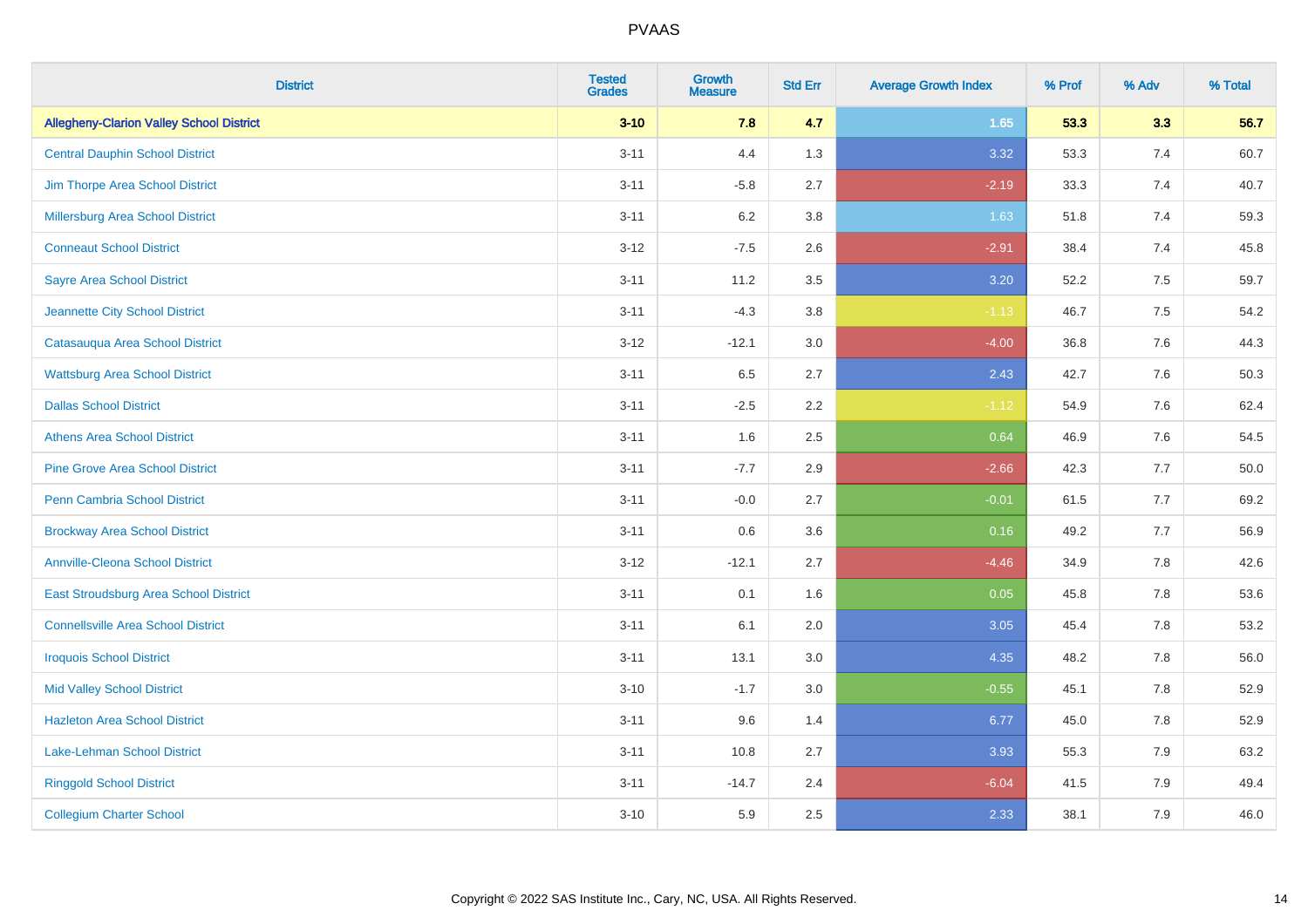| <b>District</b>                                 | <b>Tested</b><br><b>Grades</b> | <b>Growth</b><br><b>Measure</b> | <b>Std Err</b> | <b>Average Growth Index</b> | % Prof | % Adv   | % Total |
|-------------------------------------------------|--------------------------------|---------------------------------|----------------|-----------------------------|--------|---------|---------|
| <b>Allegheny-Clarion Valley School District</b> | $3 - 10$                       | 7.8                             | 4.7            | 1.65                        | 53.3   | 3.3     | 56.7    |
| <b>Oxford Area School District</b>              | $3 - 11$                       | $-4.3$                          | 1.9            | $-2.26$                     | 41.3   | $8.0\,$ | 49.3    |
| <b>Mercer Area School District</b>              | $3 - 11$                       | $-0.2$                          | 3.3            | $-0.06$                     | 56.0   | 8.0     | 64.0    |
| <b>Pennridge School District</b>                | $3 - 10$                       | $-16.8$                         | 1.4            | $-11.59$                    | 46.8   | $8.0\,$ | 54.9    |
| <b>Fannett-Metal School District</b>            | $3 - 11$                       | $-3.4$                          | 5.1            | $-0.67$                     | 38.7   | 8.1     | 46.8    |
| <b>Warrior Run School District</b>              | $3 - 11$                       | 4.6                             | 3.0            | 1.51                        | 40.9   | 8.1     | 49.0    |
| <b>Tuscarora School District</b>                | $3 - 11$                       | $-0.6$                          | 2.3            | $-0.27$                     | 45.1   | 8.1     | 53.2    |
| <b>South Western School District</b>            | $3 - 12$                       | 3.9                             | 1.9            | 2.08                        | 60.2   | 8.1     | 68.3    |
| Saint Marys Area School District                | $3 - 11$                       | 7.8                             | 2.6            | 3.04                        | 57.0   | 8.2     | 65.2    |
| <b>Claysburg-Kimmel School District</b>         | $3 - 11$                       | $-5.7$                          | 4.0            | $-1.42$                     | 42.9   | $8.2\,$ | 51.0    |
| Hamburg Area School District                    | $3 - 11$                       | 8.9                             | 2.5            | 3.63                        | 43.5   | 8.2     | 51.7    |
| <b>Pittsburgh School District</b>               | $3 - 11$                       | $-3.3$                          | 1.1            | $-3.04$                     | 33.9   | 8.2     | 42.1    |
| <b>Brandywine Heights Area School District</b>  | $3 - 11$                       | $-4.9$                          | 2.7            | $-1.81$                     | 49.2   | 8.2     | 57.4    |
| <b>Coudersport Area School District</b>         | $3 - 11$                       | 7.7                             | 3.7            | 2.06                        | 55.7   | 8.2     | 63.9    |
| <b>Ridley School District</b>                   | $3-12$                         | 10.0                            | 1.6            | 6.10                        | 45.6   | 8.2     | 53.8    |
| Altoona Area School District                    | $3 - 12$                       | 3.3                             | 1.6            | 1.99                        | 47.7   | 8.2     | 55.9    |
| <b>Bensalem Township School District</b>        | $3 - 11$                       | 1.6                             | 1.6            | 0.98                        | 38.8   | 8.3     | 47.1    |
| <b>Bradford Area School District</b>            | $3 - 12$                       | $-9.3$                          | 2.4            | $-3.87$                     | 45.8   | 8.3     | 54.2    |
| Karns City Area School District                 | $3 - 11$                       | $-6.0$                          | 2.9            | $-2.03$                     | 53.1   | 8.3     | 61.5    |
| <b>Gillingham Charter School</b>                | $3 - 11$                       | $-4.4$                          | 5.6            | $-0.77$                     | 20.8   | 8.3     | 29.2    |
| 21st Century Cyber Charter School               | $6 - 12$                       | 5.7                             | 2.3            | 2.50                        | 56.7   | 8.3     | 65.0    |
| <b>Cornwall-Lebanon School District</b>         | $3 - 11$                       | 8.3                             | 1.6            | 5.08                        | 47.2   | 8.4     | 55.6    |
| <b>West Perry School District</b>               | $3 - 11$                       | 12.5                            | 2.5            | 4.99                        | 56.6   | 8.4     | 65.0    |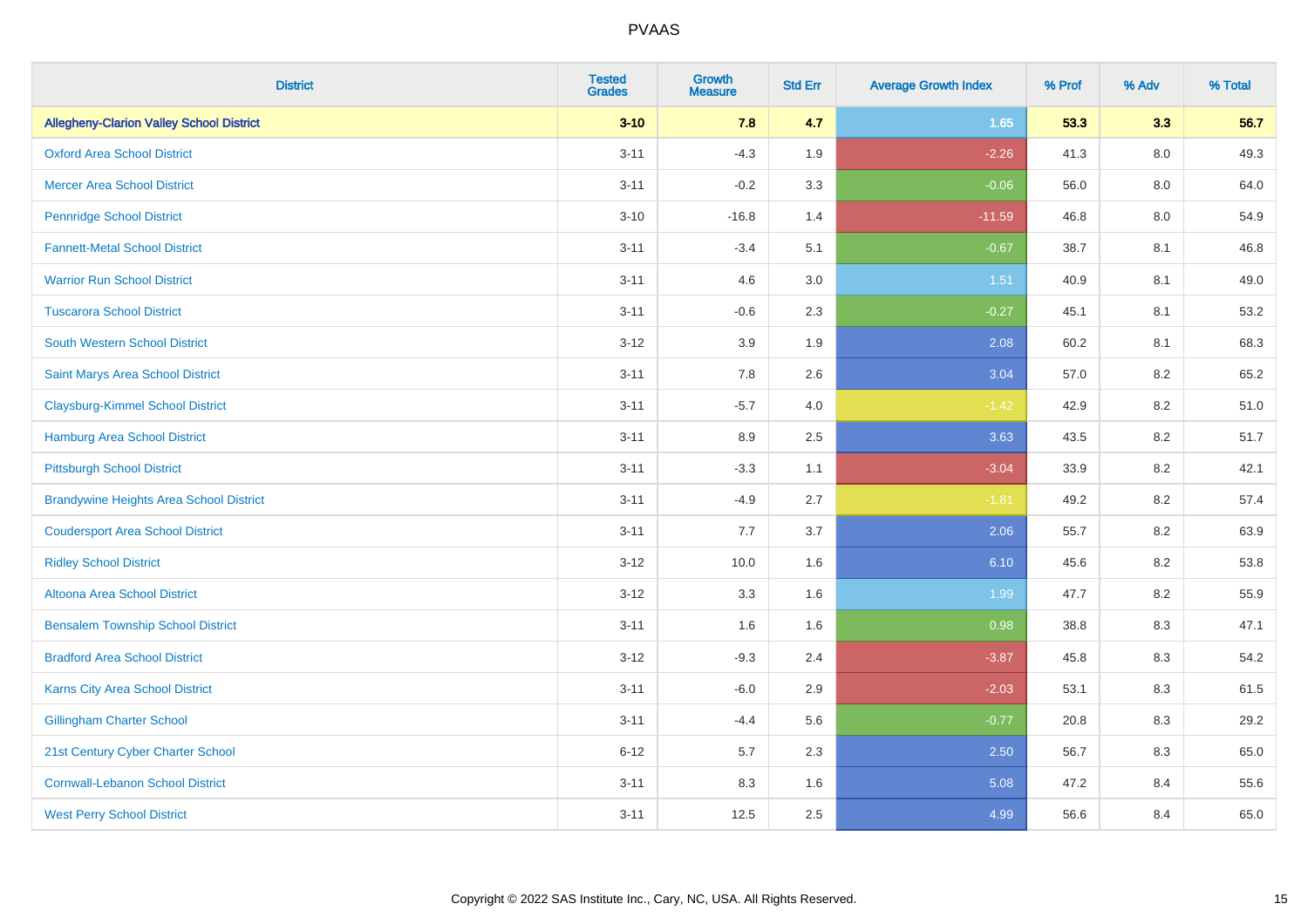| <b>District</b>                                    | <b>Tested</b><br><b>Grades</b> | <b>Growth</b><br><b>Measure</b> | <b>Std Err</b> | <b>Average Growth Index</b> | % Prof | % Adv | % Total |
|----------------------------------------------------|--------------------------------|---------------------------------|----------------|-----------------------------|--------|-------|---------|
| <b>Allegheny-Clarion Valley School District</b>    | $3 - 10$                       | 7.8                             | 4.7            | 1.65                        | 53.3   | 3.3   | 56.7    |
| <b>Chartiers Valley School District</b>            | $3 - 11$                       | $-1.7$                          | 2.0            | $-0.81$                     | 54.7   | 8.4   | 63.1    |
| <b>Westinghouse Arts Academy Charter School</b>    | $9 - 10$                       | $-0.7$                          | 3.6            | $-0.19$                     | 59.2   | 8.4   | 67.6    |
| <b>Wilson Area School District</b>                 | $3 - 11$                       | $6.0\,$                         | 2.6            | 2.30                        | 48.7   | 8.5   | 57.2    |
| Octorara Area School District                      | $3 - 11$                       | 9.1                             | 2.4            | 3.82                        | 52.1   | 8.5   | 60.6    |
| East Pennsboro Area School District                | $3 - 11$                       | $-4.2$                          | 2.5            | $-1.71$                     | 60.8   | 8.5   | 69.3    |
| <b>Blue Mountain School District</b>               | $3 - 10$                       | $-5.8$                          | 2.3            | $-2.56$                     | 46.6   | 8.5   | 55.1    |
| <b>Baldwin-Whitehall School District</b>           | $3 - 11$                       | 1.8                             | 1.9            | 0.94                        | 58.6   | 8.6   | 67.1    |
| <b>Central Fulton School District</b>              | $3 - 11$                       | $-0.5$                          | 3.5            | $-0.14$                     | 51.4   | 8.6   | 60.0    |
| <b>Upper Adams School District</b>                 | $3 - 11$                       | 1.3                             | 2.9            | 0.47                        | 55.2   | 8.6   | 63.8    |
| <b>Chambersburg Area School District</b>           | $3 - 11$                       | $-9.5$                          | 1.3            | $-7.20$                     | 42.7   | 8.6   | 51.4    |
| <b>Centennial School District</b>                  | $3 - 10$                       | 7.1                             | 1.7            | 4.29                        | 50.1   | 8.7   | 58.9    |
| <b>Riverside Beaver County School District</b>     | $3 - 11$                       | $-14.0$                         | 3.0            | $-4.64$                     | 49.4   | 8.8   | 58.2    |
| <b>Blackhawk School District</b>                   | $3 - 11$                       | 4.7                             | 2.3            | 2.01                        | 55.8   | 8.8   | 64.6    |
| <b>Big Spring School District</b>                  | $3 - 11$                       | $-9.8$                          | 2.4            | $-4.00$                     | 38.6   | 8.9   | 47.5    |
| <b>Central Valley School District</b>              | $3 - 10$                       | 4.8                             | 2.4            | 1.98                        | 56.9   | 9.0   | 65.9    |
| <b>Riverside School District</b>                   | $3 - 11$                       | $-3.2$                          | 3.0            | $-1.09$                     | 43.0   | 9.0   | 52.0    |
| <b>Plum Borough School District</b>                | $3 - 11$                       | $-11.3$                         | 2.2            | $-5.19$                     | 51.1   | 9.0   | 60.1    |
| <b>Pequea Valley School District</b>               | $3 - 11$                       | $-5.8$                          | 3.2            | $-1.80$                     | 39.8   | 9.1   | 48.9    |
| <b>Donegal School District</b>                     | $3 - 12$                       | 3.1                             | 2.4            | 1.29                        | 60.6   | 9.1   | 69.7    |
| <b>Commonwealth Charter Academy Charter School</b> | $3 - 10$                       | 9.1                             | 1.9            | 4.90                        | 47.2   | 9.1   | 56.3    |
| <b>Jersey Shore Area School District</b>           | $3 - 11$                       | $0.5\,$                         | 2.6            | 0.21                        | 47.1   | 9.2   | 56.2    |
| <b>Line Mountain School District</b>               | $3 - 11$                       | 4.1                             | 3.2            | 1.27                        | 52.9   | 9.2   | 62.1    |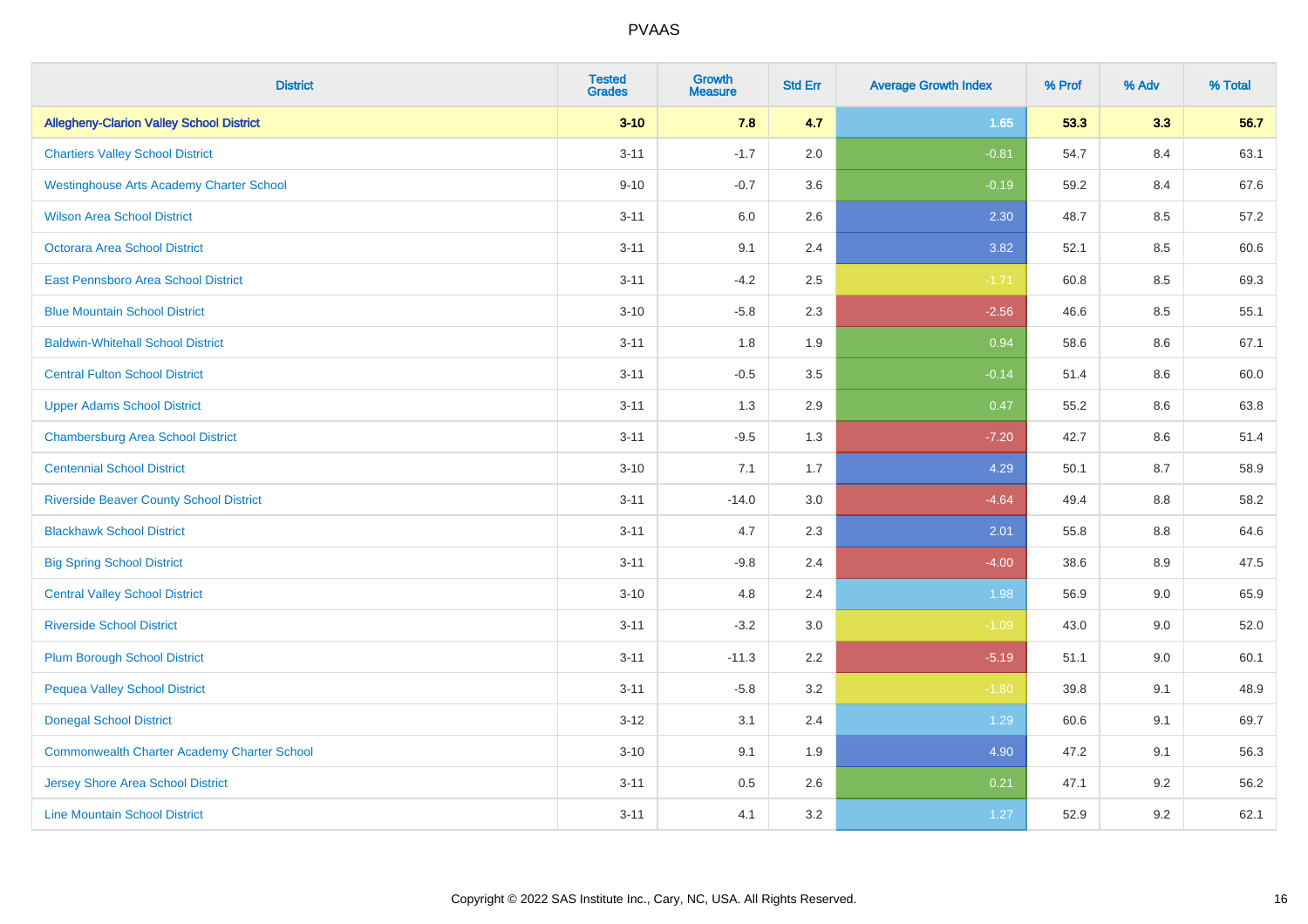| <b>District</b>                                 | <b>Tested</b><br><b>Grades</b> | <b>Growth</b><br><b>Measure</b> | <b>Std Err</b> | <b>Average Growth Index</b> | % Prof | % Adv | % Total |
|-------------------------------------------------|--------------------------------|---------------------------------|----------------|-----------------------------|--------|-------|---------|
| <b>Allegheny-Clarion Valley School District</b> | $3 - 10$                       | 7.8                             | 4.7            | 1.65                        | 53.3   | 3.3   | 56.7    |
| Northern Lehigh School District                 | $3 - 12$                       | $-10.4$                         | 2.7            | $-3.82$                     | 28.0   | 9.3   | 37.3    |
| <b>Hermitage School District</b>                | $3 - 12$                       | 3.8                             | 2.4            | 1.60                        | 57.5   | 9.3   | 66.8    |
| <b>Butler Area School District</b>              | $3 - 11$                       | $-6.5$                          | 1.5            | $-4.26$                     | 42.5   | 9.4   | 51.9    |
| <b>Bald Eagle Area School District</b>          | $3 - 11$                       | $-2.1$                          | 2.7            | $-0.75$                     | 48.4   | 9.4   | 57.7    |
| <b>Portage Area School District</b>             | $3 - 10$                       | $-8.1$                          | 3.6            | $-2.26$                     | 40.6   | 9.4   | 50.0    |
| <b>Port Allegany School District</b>            | $3 - 11$                       | 4.4                             | 3.6            | 1.21                        | 28.1   | 9.4   | 37.5    |
| <b>West Shore School District</b>               | $3 - 12$                       | 5.0                             | 1.4            | 3.59                        | 54.2   | 9.4   | 63.6    |
| <b>MaST Community Charter School</b>            | $3 - 10$                       | $-4.1$                          | 2.7            | $-1.52$                     | 44.0   | 9.5   | 53.4    |
| <b>Neshaminy School District</b>                | $3 - 11$                       | 4.0                             | 1.3            | 3.02                        | 58.7   | 9.5   | 68.2    |
| <b>Slippery Rock Area School District</b>       | $3 - 11$                       | $-6.3$                          | 2.5            | $-2.51$                     | 56.2   | 9.5   | 65.7    |
| Ephrata Area School District                    | $3 - 11$                       | 5.6                             | 1.8            | 3.12                        | 54.7   | 9.5   | 64.2    |
| <b>Pittston Area School District</b>            | $3 - 11$                       | $-10.1$                         | 5.6            | $-1.80$                     | 38.1   | 9.5   | 47.6    |
| <b>Conewago Valley School District</b>          | $3 - 12$                       | $-0.9$                          | 2.0            | $-0.45$                     | 51.7   | 9.6   | 61.3    |
| <b>Laurel Highlands School District</b>         | $3 - 11$                       | 4.3                             | 2.4            | 1.81                        | 44.9   | 9.6   | 54.5    |
| <b>Shaler Area School District</b>              | $3 - 11$                       | $-0.8$                          | 1.9            | $-0.43$                     | 49.1   | 9.6   | 58.7    |
| <b>Halifax Area School District</b>             | $3 - 11$                       | 4.7                             | 3.9            | 1.22                        | 61.5   | 9.6   | 71.2    |
| <b>Tunkhannock Area School District</b>         | $3 - 11$                       | 2.3                             | 2.2            | 1.01                        | 44.9   | 9.6   | 54.6    |
| Northwestern Lehigh School District             | $3 - 11$                       | 2.2                             | 2.3            | 0.93                        | 53.3   | 9.7   | 63.0    |
| <b>East Allegheny School District</b>           | $3 - 11$                       | $-6.3$                          | 3.3            | $-1.87$                     | 31.9   | 9.7   | 41.7    |
| <b>Central Cambria School District</b>          | $3 - 11$                       | 3.0                             | 2.5            | 1.17                        | 56.2   | 9.7   | 66.0    |
| Lampeter-Strasburg School District              | $3 - 12$                       | $-8.6$                          | 2.0            | $-4.33$                     | 55.1   | 9.8   | 64.8    |
| <b>Ridgway Area School District</b>             | $3 - 11$                       | $-14.5$                         | 4.1            | $-3.56$                     | 49.0   | 9.8   | 58.8    |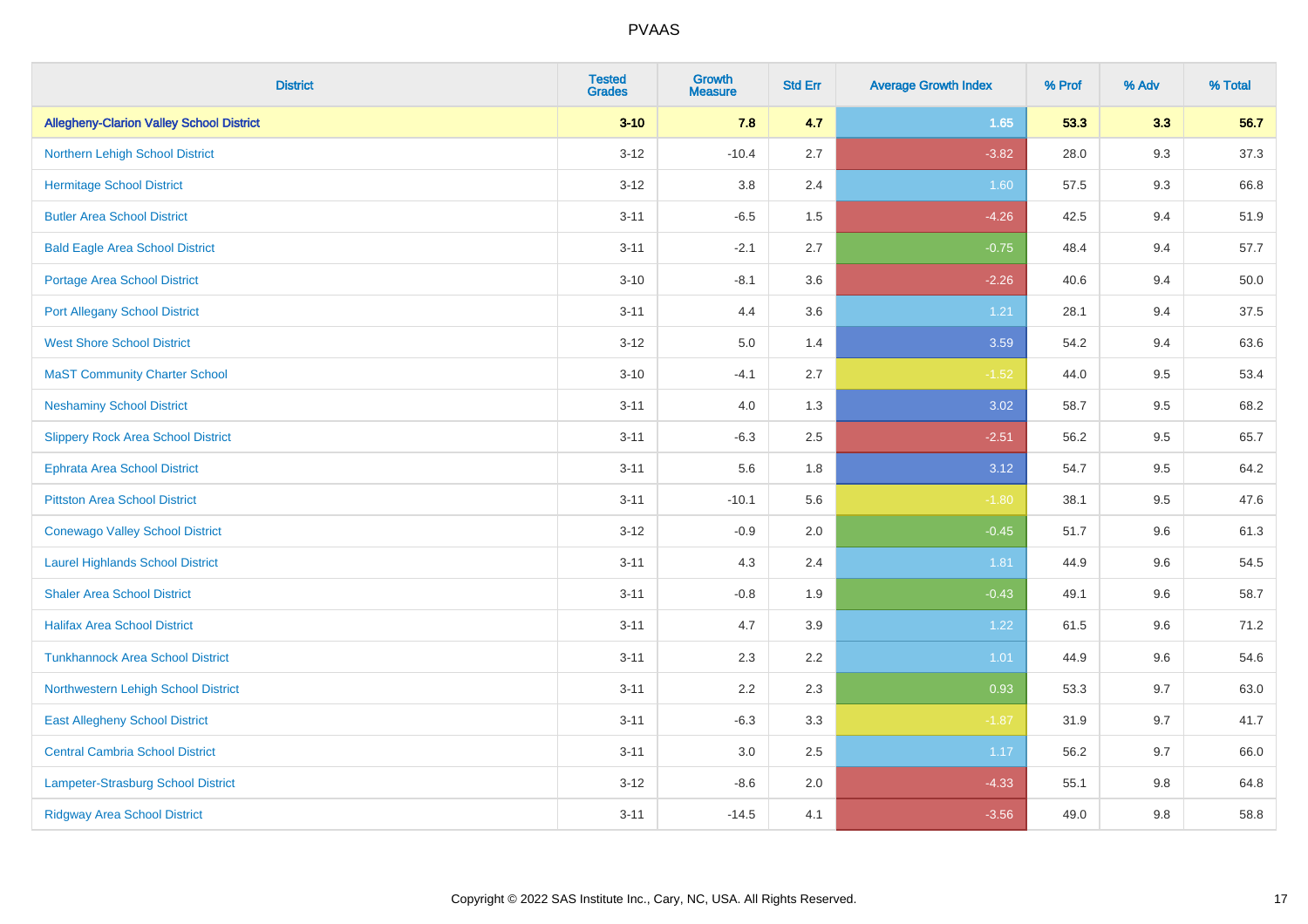| <b>District</b>                                 | <b>Tested</b><br><b>Grades</b> | <b>Growth</b><br><b>Measure</b> | <b>Std Err</b> | <b>Average Growth Index</b> | % Prof | % Adv | % Total |
|-------------------------------------------------|--------------------------------|---------------------------------|----------------|-----------------------------|--------|-------|---------|
| <b>Allegheny-Clarion Valley School District</b> | $3 - 10$                       | 7.8                             | 4.7            | 1.65                        | 53.3   | 3.3   | 56.7    |
| <b>California Area School District</b>          | $3 - 10$                       | $-7.3$                          | 3.6            | $-2.02$                     | 42.6   | 9.8   | 52.5    |
| <b>School Lane Charter School</b>               | $3 - 11$                       | 12.4                            | 3.6            | 3.43                        | 59.1   | 9.8   | 68.9    |
| Nazareth Area School District                   | $3 - 11$                       | $-4.7$                          | 1.7            | $-2.82$                     | 59.2   | 9.9   | 69.0    |
| <b>Kane Area School District</b>                | $3 - 10$                       | $-3.7$                          | 3.2            | $-1.17$                     | 39.5   | 9.9   | 49.4    |
| <b>Greencastle-Antrim School District</b>       | $3 - 11$                       | $-3.0$                          | 2.2            | $-1.36$                     | 62.4   | 9.9   | 72.3    |
| <b>Hempfield School District</b>                | $3 - 11$                       | 0.1                             | 1.4            | 0.08                        | 58.2   | 9.9   | 68.2    |
| <b>Pottsgrove School District</b>               | $3 - 11$                       | 2.8                             | 2.0            | 1.35                        | 44.0   | 10.0  | 53.9    |
| <b>Apollo-Ridge School District</b>             | $3 - 12$                       | $-4.7$                          | 3.7            | $-1.24$                     | 50.0   | 10.0  | 60.0    |
| <b>Cheltenham School District</b>               | $3 - 11$                       | $-1.4$                          | 2.1            | $-0.67$                     | 46.1   | 10.0  | 56.1    |
| <b>Bedford Area School District</b>             | $3 - 11$                       | 2.5                             | 2.6            | 0.93                        | 48.5   | 10.0  | 58.5    |
| <b>Quakertown Community School District</b>     | $3 - 12$                       | $-4.4$                          | 1.6            | $-2.70$                     | 56.5   | 10.0  | 66.6    |
| Selinsgrove Area School District                | $3-12$                         | 8.3                             | 2.3            | 3.54                        | 56.8   | 10.0  | 66.8    |
| <b>Albert Gallatin Area School District</b>     | $3 - 11$                       | $-0.8$                          | 2.4            | $-0.32$                     | 54.5   | 10.0  | 64.6    |
| <b>Susquenita School District</b>               | $3 - 11$                       | $-0.1$                          | 2.8            | $-0.01$                     | 47.7   | 10.1  | 57.8    |
| <b>Bellwood-Antis School District</b>           | $3 - 10$                       | $-1.2$                          | 3.2            | $-0.39$                     | 55.1   | 10.1  | 65.2    |
| <b>Shippensburg Area School District</b>        | $3 - 11$                       | 9.3                             | 1.9            | 4.84                        | 53.1   | 10.2  | 63.3    |
| <b>Cranberry Area School District</b>           | $3-12$                         | 9.2                             | 3.0            | 3.04                        | 47.5   | 10.2  | 57.6    |
| <b>Schuylkill Valley School District</b>        | $3 - 11$                       | 1.4                             | 2.5            | 0.56                        | 55.1   | 10.2  | 65.3    |
| Huntingdon Area School District                 | $3 - 11$                       | $-2.0$                          | 2.7            | $-0.72$                     | 36.8   | 10.3  | 47.0    |
| <b>Newport School District</b>                  | $3 - 12$                       | 1.4                             | 3.5            | 0.41                        | 51.5   | 10.3  | 61.8    |
| <b>West Mifflin Area School District</b>        | $3-12$                         | $-12.3$                         | 2.9            | $-4.22$                     | 39.7   | 10.3  | 50.0    |
| <b>Forbes Road School District</b>              | $3 - 11$                       | 2.8                             | 5.1            | 0.56                        | 41.4   | 10.3  | 51.7    |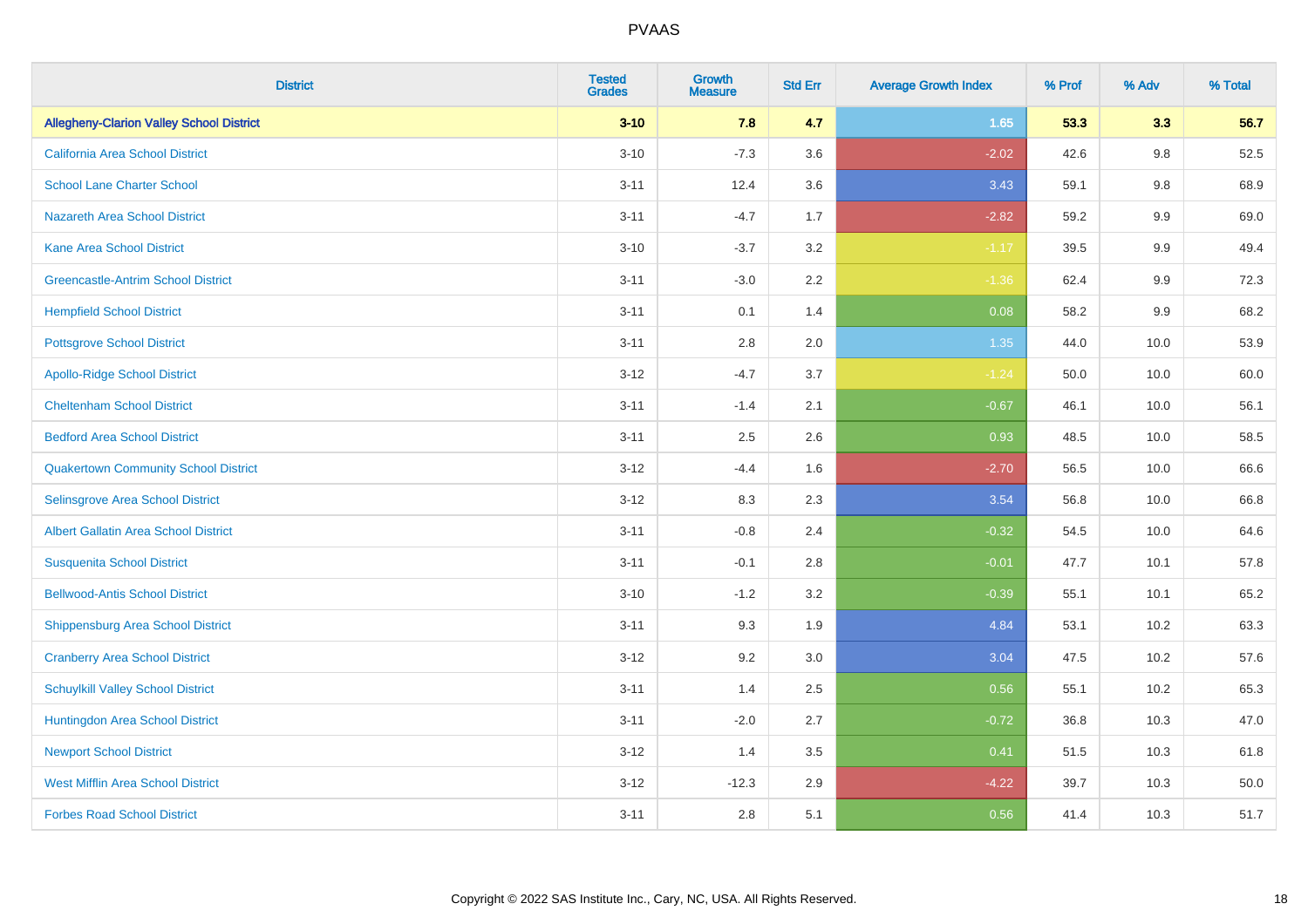| <b>District</b>                                 | <b>Tested</b><br><b>Grades</b> | Growth<br><b>Measure</b> | <b>Std Err</b> | <b>Average Growth Index</b> | % Prof | % Adv | % Total |
|-------------------------------------------------|--------------------------------|--------------------------|----------------|-----------------------------|--------|-------|---------|
| <b>Allegheny-Clarion Valley School District</b> | $3 - 10$                       | 7.8                      | 4.7            | 1.65                        | 53.3   | 3.3   | 56.7    |
| <b>Ligonier Valley School District</b>          | $3 - 11$                       | 4.2                      | 3.1            | 1.34                        | 59.1   | 10.3  | 69.5    |
| <b>Littlestown Area School District</b>         | $3 - 11$                       | 11.4                     | 2.5            | 4.62                        | 55.2   | 10.4  | 65.6    |
| <b>Kiski Area School District</b>               | $3 - 11$                       | $-3.7$                   | 2.0            | $-1.86$                     | 57.4   | 10.4  | 67.8    |
| <b>Crawford Central School District</b>         | $3 - 11$                       | $-4.7$                   | 2.2            | $-2.15$                     | 40.6   | 10.5  | 51.1    |
| <b>Southern Fulton School District</b>          | $3 - 11$                       | $-23.7$                  | 4.4            | $-5.37$                     | 34.2   | 10.5  | 44.7    |
| <b>Carlynton School District</b>                | $3 - 11$                       | 7.3                      | 3.3            | 2.22                        | 41.0   | 10.5  | 51.6    |
| <b>Phoenixville Area School District</b>        | $3 - 11$                       | $-1.7$                   | 2.1            | $-0.83$                     | 59.9   | 10.6  | 70.5    |
| <b>Bellefonte Area School District</b>          | $3 - 11$                       | $-0.4$                   | $2.2^{\circ}$  | $-0.17$                     | 47.6   | 10.6  | 58.2    |
| Ambridge Area School District                   | $3 - 12$                       | 9.1                      | 2.6            | 3.46                        | 50.4   | 10.7  | 61.1    |
| <b>Kennett Consolidated School District</b>     | $3 - 11$                       | 4.8                      | 1.8            | 2.61                        | 52.5   | 10.7  | 63.2    |
| <b>Wyoming Area School District</b>             | $3 - 10$                       | $-1.3$                   | 2.6            | $-0.50$                     | 53.8   | 10.8  | 64.6    |
| Northampton Area School District                | $3 - 11$                       | 4.0                      | 1.6            | 2.51                        | 52.3   | 10.8  | 63.1    |
| <b>Mohawk Area School District</b>              | $3 - 11$                       | $-7.5$                   | 3.1            | $-2.45$                     | 49.4   | 11.0  | 60.4    |
| <b>Belle Vernon Area School District</b>        | $3 - 11$                       | 6.5                      | 2.6            | 2.44                        | 55.6   | 11.1  | 66.7    |
| Pennsylvania Virtual Charter School             | $3 - 11$                       | 11.8                     | 3.5            | 3.37                        | 56.5   | 11.1  | 67.6    |
| <b>Elizabethtown Area School District</b>       | $3 - 12$                       | $-0.9$                   | 1.9            | $-0.47$                     | 50.0   | 11.2  | 61.2    |
| Pennsylvania Leadership Charter School          | $3 - 11$                       | 4.6                      | 2.2            | 2.13                        | 55.4   | 11.2  | 66.7    |
| <b>Boyertown Area School District</b>           | $3 - 11$                       | $-4.7$                   | 1.5            | $-3.17$                     | 55.2   | 11.3  | 66.5    |
| <b>Eastern Lancaster County School District</b> | $3 - 12$                       | 4.5                      | 2.2            | 2.09                        | 46.3   | 11.4  | 57.6    |
| <b>Seneca Valley School District</b>            | $3 - 11$                       | $-1.4$                   | 1.4            | $-0.99$                     | 57.2   | 11.4  | 68.6    |
| <b>Eastern Lebanon County School District</b>   | $3 - 11$                       | 8.6                      | 2.2            | 3.84                        | 48.8   | 11.4  | 60.3    |
| <b>Central York School District</b>             | $3-12$                         | 12.3                     | 1.7            | 7.20                        | 55.5   | 11.5  | 67.0    |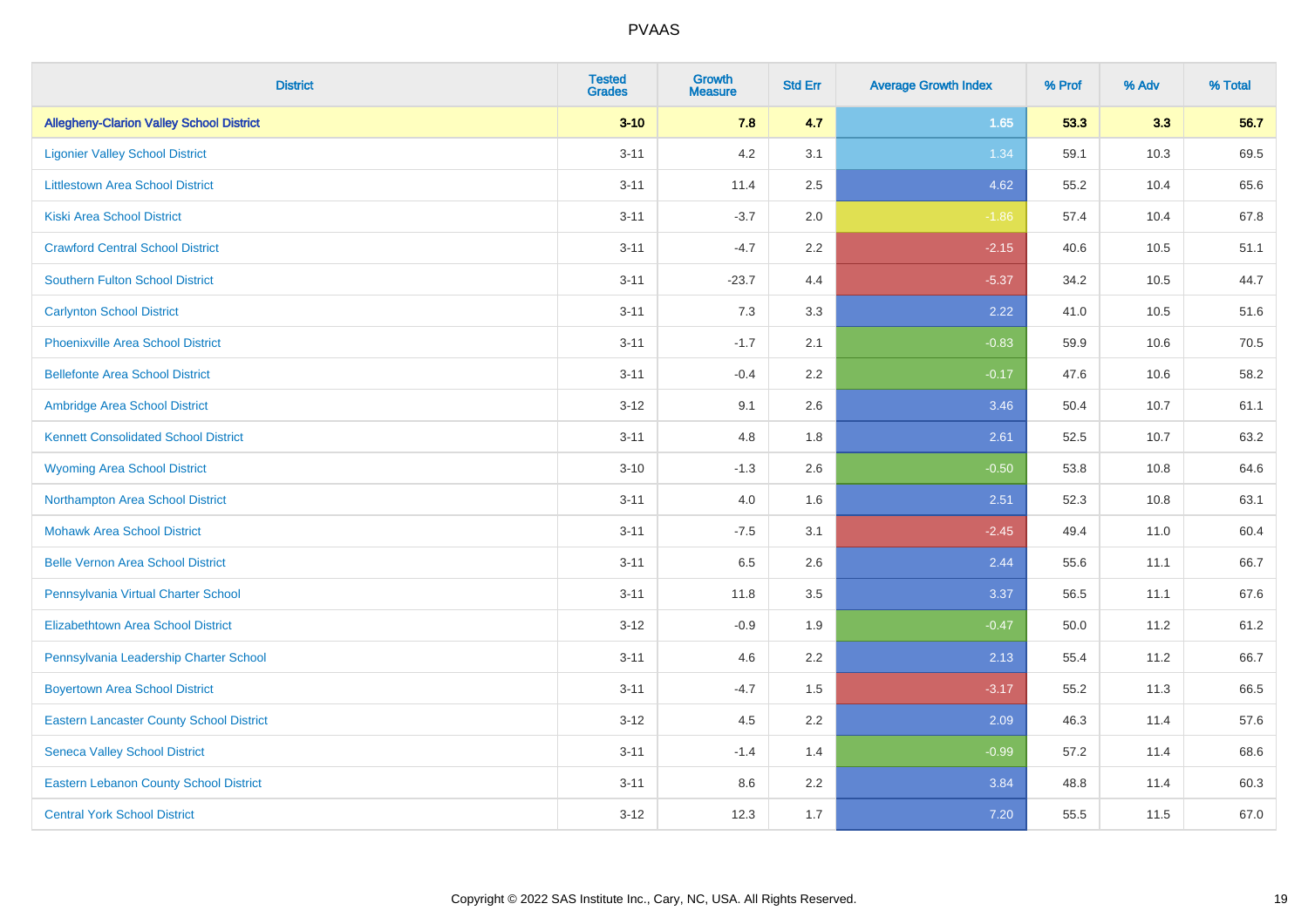| <b>District</b>                                 | <b>Tested</b><br><b>Grades</b> | <b>Growth</b><br><b>Measure</b> | <b>Std Err</b> | <b>Average Growth Index</b> | % Prof | % Adv | % Total |
|-------------------------------------------------|--------------------------------|---------------------------------|----------------|-----------------------------|--------|-------|---------|
| <b>Allegheny-Clarion Valley School District</b> | $3 - 10$                       | 7.8                             | 4.7            | 1.65                        | 53.3   | 3.3   | 56.7    |
| Northern York County School District            | $3 - 11$                       | 15.6                            | 2.0            | 7.98                        | 57.4   | 11.5  | 68.8    |
| Daniel Boone Area School District               | $3 - 12$                       | 5.7                             | 2.0            | 2.88                        | 51.0   | 11.5  | 62.6    |
| <b>East Penn School District</b>                | $3 - 11$                       | 4.1                             | 1.3            | 3.27                        | 55.8   | 11.5  | 67.3    |
| <b>Manheim Central School District</b>          | $3 - 11$                       | 2.1                             | 2.1            | 1.01                        | 53.2   | 11.6  | 64.8    |
| <b>Fleetwood Area School District</b>           | $3 - 10$                       | 12.2                            | 2.2            | 5.68                        | 53.5   | 11.6  | 65.2    |
| <b>Abington School District</b>                 | $3 - 10$                       | $-11.5$                         | 1.9            | $-6.00$                     | 56.2   | 11.6  | 67.8    |
| <b>Wyalusing Area School District</b>           | $3 - 12$                       | 8.8                             | 3.3            | 2.68                        | 54.6   | 11.7  | 66.2    |
| <b>Trinity Area School District</b>             | $3 - 11$                       | $-5.4$                          | 2.0            | $-2.71$                     | 48.3   | 11.8  | 60.1    |
| <b>Bloomsburg Area School District</b>          | $3 - 10$                       | 0.7                             | $3.0\,$        | 0.23                        | 55.9   | 11.8  | 67.6    |
| Southern Lehigh School District                 | $3 - 11$                       | $-0.4$                          | 2.3            | $-0.17$                     | 66.1   | 11.9  | 78.0    |
| <b>Wellsboro Area School District</b>           | $3 - 11$                       | $-12.4$                         | 3.0            | $-4.11$                     | 49.2   | 11.9  | 61.1    |
| <b>Owen J Roberts School District</b>           | $3 - 11$                       | $-12.3$                         | 1.6            | $-7.61$                     | 57.0   | 11.9  | 69.0    |
| <b>Bethlehem Area School District</b>           | $3 - 11$                       | 9.3                             | 1.1            | 8.15                        | 44.7   | 12.0  | 56.7    |
| <b>Keystone Oaks School District</b>            | $3 - 11$                       | $5.5\,$                         | 2.6            | 2.07                        | 53.2   | 12.1  | 65.4    |
| <b>Allegheny Valley School District</b>         | $3 - 11$                       | 8.5                             | 3.9            | 2.17                        | 53.1   | 12.2  | 65.3    |
| <b>Hollidaysburg Area School District</b>       | $3 - 11$                       | 6.0                             | 2.1            | 2.88                        | 57.1   | 12.3  | 69.4    |
| Montgomery Area School District                 | $3 - 11$                       | 10.7                            | 3.6            | 2.96                        | 48.7   | 12.4  | 61.1    |
| <b>Greater Nanticoke Area School District</b>   | $3 - 12$                       | 11.2                            | 2.8            | 4.01                        | 38.0   | 12.4  | 50.4    |
| <b>Derry Area School District</b>               | $3 - 11$                       | 13.2                            | 2.8            | 4.69                        | 60.0   | 12.5  | 72.5    |
| <b>Eastern York School District</b>             | $3 - 11$                       | 9.6                             | 2.6            | 3.71                        | 56.3   | 12.6  | 68.9    |
| <b>Lower Dauphin School District</b>            | $3 - 11$                       | 0.6                             | 1.9            | 0.33                        | 49.2   | 12.6  | 61.8    |
| <b>Penn Manor School District</b>               | $3 - 11$                       | $-0.4$                          | 1.6            | $-0.25$                     | 51.9   | 12.6  | 64.5    |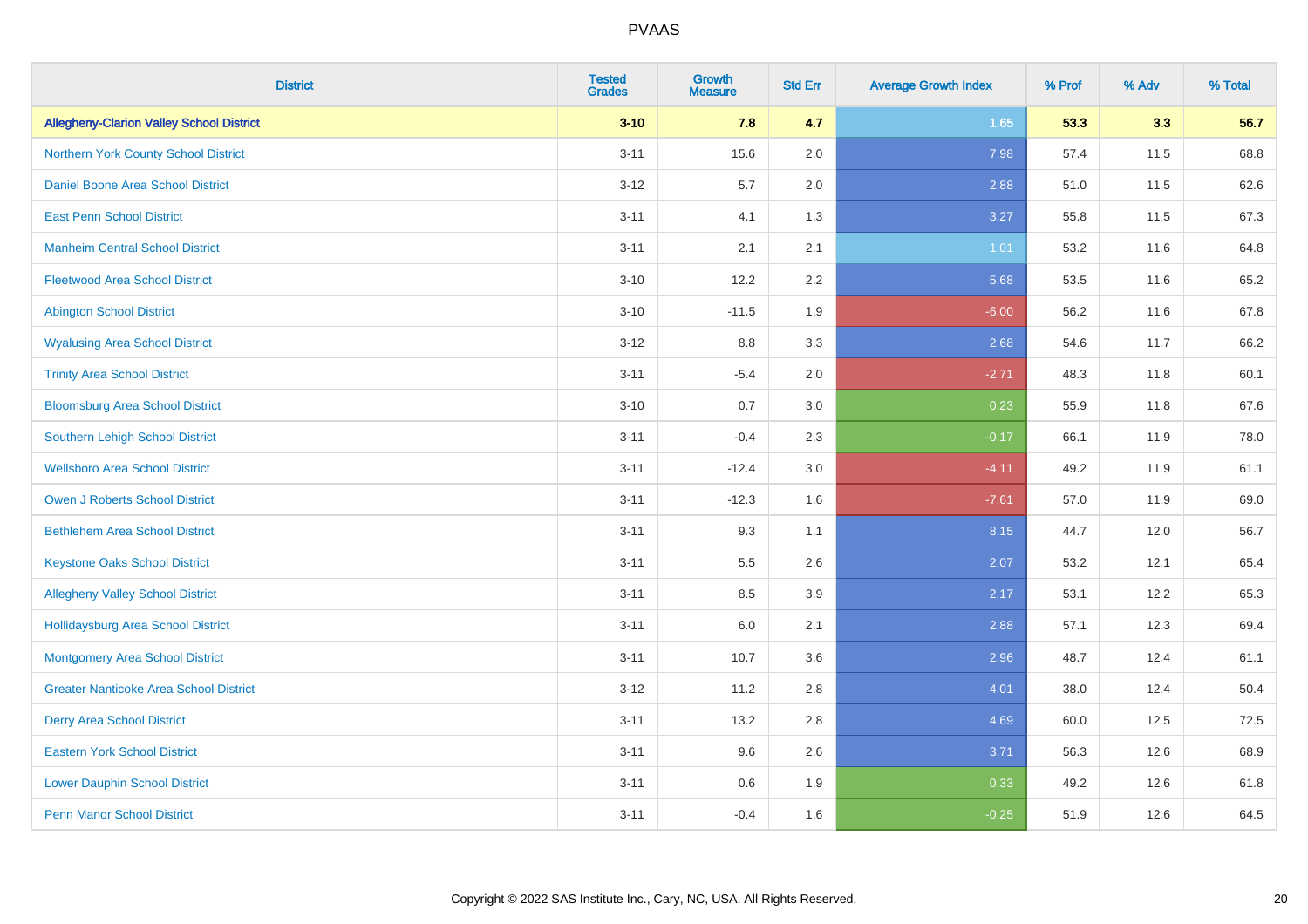| <b>District</b>                                 | <b>Tested</b><br><b>Grades</b> | <b>Growth</b><br><b>Measure</b> | <b>Std Err</b> | <b>Average Growth Index</b> | % Prof | % Adv | % Total |
|-------------------------------------------------|--------------------------------|---------------------------------|----------------|-----------------------------|--------|-------|---------|
| <b>Allegheny-Clarion Valley School District</b> | $3 - 10$                       | 7.8                             | 4.7            | 1.65                        | 53.3   | 3.3   | 56.7    |
| Pen Argyl Area School District                  | $3 - 12$                       | 9.2                             | 2.7            | 3.46                        | 50.0   | 12.6  | 62.6    |
| <b>Spring Cove School District</b>              | $3 - 11$                       | 3.4                             | 2.5            | 1.33                        | 47.8   | 12.7  | 60.4    |
| <b>Marple Newtown School District</b>           | $3 - 11$                       | 2.0                             | 2.4            | 0.81                        | 57.6   | 12.8  | 70.4    |
| <b>Williamsport Area School District</b>        | $3 - 11$                       | 1.9                             | 1.8            | 1.04                        | 44.1   | 12.8  | 56.9    |
| <b>Oley Valley School District</b>              | $3 - 11$                       | $-0.4$                          | 2.8            | $-0.15$                     | 43.1   | 12.9  | 56.0    |
| <b>Wayne Highlands School District</b>          | $3 - 11$                       | 7.8                             | 2.4            | 3.23                        | 52.3   | 13.1  | 65.4    |
| <b>Upper Perkiomen School District</b>          | $3 - 11$                       | 22.1                            | 2.1            | 10.74                       | 57.7   | 13.2  | 70.9    |
| <b>Unionville-Chadds Ford School District</b>   | $3 - 11$                       | 17.1                            | 3.1            | 5.51                        | 68.1   | 13.2  | 81.3    |
| <b>Quaker Valley School District</b>            | $3 - 11$                       | $-2.8$                          | 2.6            | $-1.08$                     | 55.2   | 13.2  | 68.4    |
| <b>Westmont Hilltop School District</b>         | $3 - 11$                       | $-4.0$                          | $2.8\,$        | $-1.40$                     | 36.3   | 13.3  | 49.6    |
| <b>Kutztown Area School District</b>            | $3 - 12$                       | $-0.2$                          | 3.2            | $-0.05$                     | 55.4   | 13.3  | 68.7    |
| <b>Harmony Area School District</b>             | $3 - 10$                       | 4.5                             | 6.3            | 0.72                        | 33.3   | 13.3  | 46.7    |
| <b>Jamestown Area School District</b>           | $3 - 11$                       | 13.5                            | 4.2            | 3.19                        | 64.4   | 13.3  | 77.8    |
| <b>Dubois Area School District</b>              | $3 - 11$                       | $-6.2$                          | 2.0            | $-3.07$                     | 50.9   | 13.4  | 64.3    |
| <b>Sharpsville Area School District</b>         | $3 - 11$                       | $-1.4$                          | 3.5            | $-0.40$                     | 55.2   | 13.4  | 68.7    |
| <b>Perkiomen Valley School District</b>         | $3 - 11$                       | $-3.5$                          | 1.6            | $-2.18$                     | 53.8   | 13.4  | 67.2    |
| <b>Midd-West School District</b>                | $3 - 11$                       | 10.3                            | 2.7            | 3.80                        | 58.0   | 13.4  | 71.4    |
| <b>Conestoga Valley School District</b>         | $3 - 11$                       | 8.7                             | 1.8            | 4.69                        | 60.3   | 13.5  | 73.8    |
| <b>Forest Hills School District</b>             | $3 - 11$                       | $-7.3$                          | 2.7            | $-2.74$                     | 41.1   | 13.7  | 54.8    |
| <b>South Park School District</b>               | $3 - 11$                       | $-11.3$                         | 2.7            | $-4.23$                     | 53.5   | 13.7  | 67.3    |
| Mechanicsburg Area School District              | $3 - 11$                       | 5.9                             | 1.8            | 3.29                        | 57.2   | 13.7  | 70.9    |
| <b>Gateway School District</b>                  | $3 - 11$                       | 0.8                             | 2.2            | 0.38                        | 52.1   | 13.8  | 65.9    |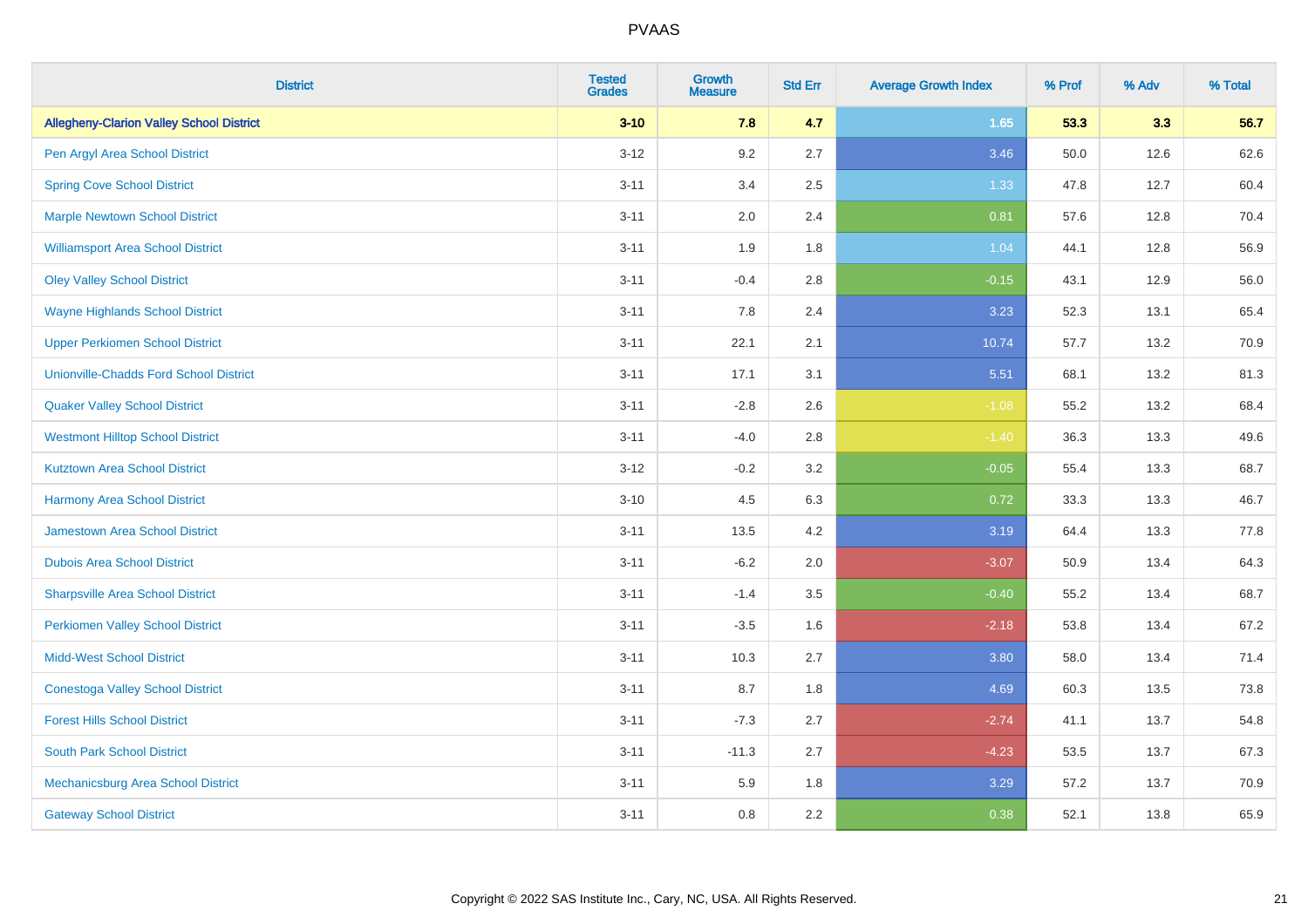| <b>District</b>                                    | <b>Tested</b><br><b>Grades</b> | <b>Growth</b><br><b>Measure</b> | <b>Std Err</b> | <b>Average Growth Index</b> | % Prof | % Adv | % Total |
|----------------------------------------------------|--------------------------------|---------------------------------|----------------|-----------------------------|--------|-------|---------|
| <b>Allegheny-Clarion Valley School District</b>    | $3 - 10$                       | 7.8                             | 4.7            | 1.65                        | 53.3   | 3.3   | 56.7    |
| <b>Burrell School District</b>                     | $3 - 11$                       | 4.5                             | 3.1            | 1.48                        | 58.5   | 13.8  | 72.3    |
| Shenango Area School District                      | $3 - 11$                       | $-2.6$                          | 3.3            | $-0.79$                     | 50.6   | 13.9  | 64.6    |
| <b>Berlin Brothersvalley School District</b>       | $3 - 11$                       | 4.0                             | 4.2            | 0.96                        | 48.8   | 14.0  | 62.8    |
| <b>Gettysburg Area School District</b>             | $3 - 11$                       | $-4.0$                          | 2.1            | $-1.89$                     | 45.3   | 14.0  | 59.3    |
| <b>Greater Latrobe School District</b>             | $3 - 11$                       | 0.6                             | 1.9            | 0.31                        | 55.5   | 14.1  | 69.5    |
| <b>Cocalico School District</b>                    | $3 - 11$                       | 10.6                            | 2.0            | 5.18                        | 50.8   | 14.1  | 64.8    |
| <b>Ellwood City Area School District</b>           | $3 - 11$                       | $-4.2$                          | 3.2            | $-1.29$                     | 54.1   | 14.1  | 68.2    |
| <b>North Hills School District</b>                 | $3 - 11$                       | $-1.8$                          | 1.8            | $-0.96$                     | 59.1   | 14.1  | 73.2    |
| <b>Millcreek Township School District</b>          | $3 - 11$                       | 3.1                             | 1.5            | 2.06                        | 55.6   | 14.2  | 69.7    |
| <b>North East School District</b>                  | $3 - 11$                       | $-9.3$                          | 3.1            | $-3.02$                     | 62.6   | 14.4  | 77.0    |
| <b>Hanover Public School District</b>              | $3 - 11$                       | 5.2                             | 2.8            | 1.83                        | 52.2   | 14.4  | 66.7    |
| <b>Avella Area School District</b>                 | $3-12$                         | $-0.3$                          | 4.7            | $-0.05$                     | 49.3   | 14.5  | 63.8    |
| <b>Clarion Area School District</b>                | $3 - 11$                       | 10.3                            | 4.1            | 2.51                        | 45.4   | 14.6  | 60.0    |
| <b>Wilson School District</b>                      | $3 - 12$                       | $8.8\,$                         | 1.5            | 5.96                        | 52.6   | 14.6  | 67.2    |
| <b>Valley View School District</b>                 | $3 - 11$                       | 18.1                            | 2.4            | 7.42                        | 53.7   | 14.7  | 68.4    |
| <b>Lincoln Park Performing Arts Charter School</b> | $7 - 11$                       | 3.6                             | 2.5            | 1.42                        | 59.6   | 14.7  | 74.3    |
| <b>Central Columbia School District</b>            | $3-12$                         | $-4.8$                          | 2.6            | $-1.86$                     | 53.7   | 14.8  | 68.5    |
| <b>Somerset Area School District</b>               | $3 - 11$                       | $-4.4$                          | 2.3            | $-1.93$                     | 44.4   | 14.9  | 59.3    |
| <b>Spring Grove Area School District</b>           | $3 - 11$                       | 5.6                             | 2.1            | 2.68                        | 55.1   | 15.0  | 70.1    |
| North Clarion County School District               | $3 - 12$                       | 3.7                             | 4.3            | 0.85                        | 67.5   | 15.0  | 82.5    |
| <b>Montour School District</b>                     | $3 - 11$                       | $-1.8$                          | 2.1            | $-0.88$                     | 61.4   | 15.1  | 76.5    |
| <b>Harbor Creek School District</b>                | $3 - 11$                       | $-7.1$                          | 2.7            | $-2.67$                     | 48.8   | 15.2  | 64.0    |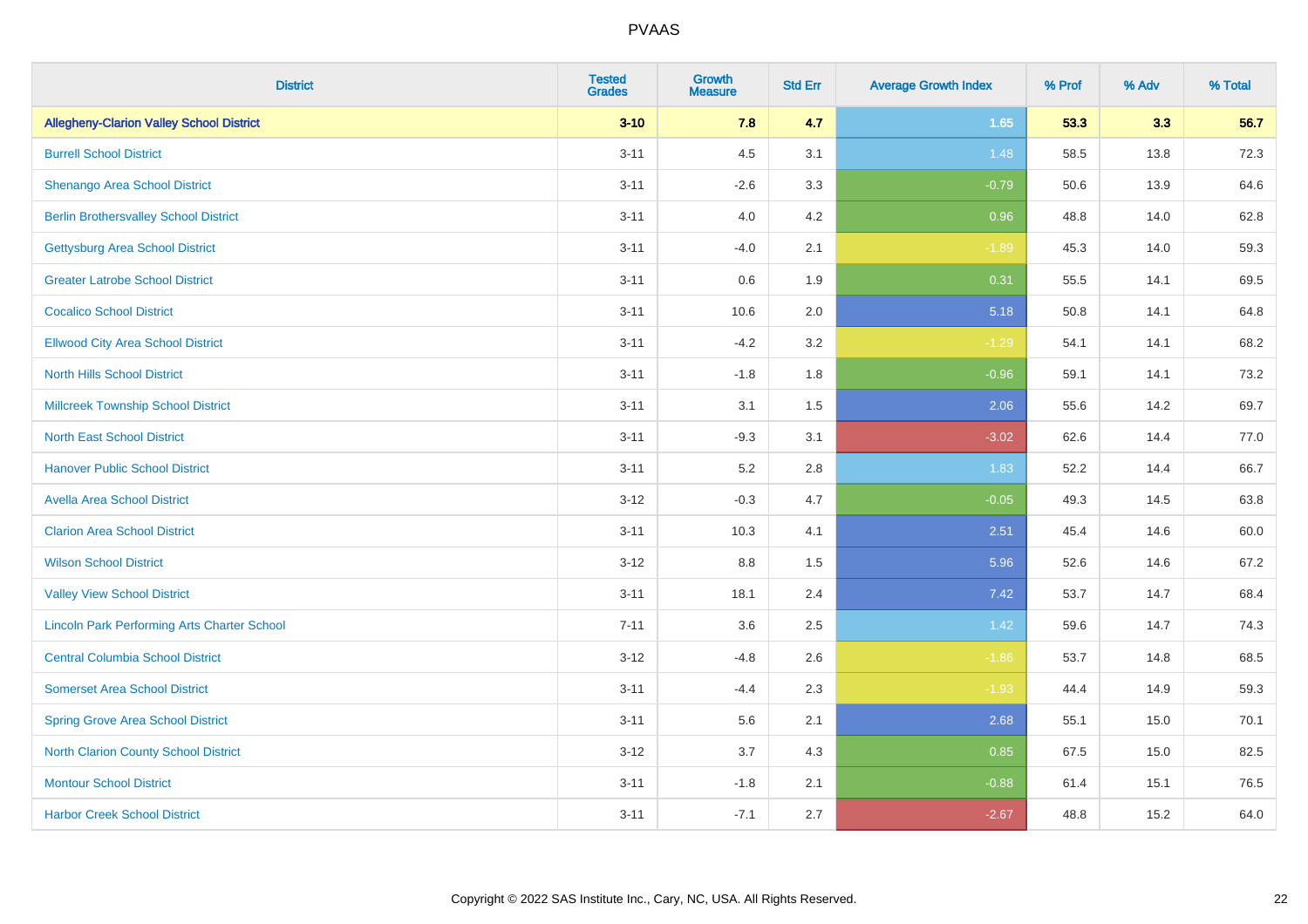| <b>District</b>                                 | <b>Tested</b><br><b>Grades</b> | Growth<br><b>Measure</b> | <b>Std Err</b> | <b>Average Growth Index</b> | % Prof | % Adv | % Total |
|-------------------------------------------------|--------------------------------|--------------------------|----------------|-----------------------------|--------|-------|---------|
| <b>Allegheny-Clarion Valley School District</b> | $3 - 10$                       | 7.8                      | 4.7            | 1.65                        | 53.3   | 3.3   | 56.7    |
| <b>Souderton Area School District</b>           | $3 - 11$                       | 12.4                     | 1.5            | 8.28                        | 61.7   | 15.2  | 76.9    |
| <b>Franklin Regional School District</b>        | $3 - 11$                       | 2.0                      | 1.9            | 1.02                        | 66.7   | 15.5  | 82.1    |
| <b>Manheim Township School District</b>         | $3 - 12$                       | $-0.9$                   | 1.6            | $-0.58$                     | 53.2   | 15.5  | 68.7    |
| <b>Brookville Area School District</b>          | $3 - 11$                       | 6.9                      | 3.0            | 2.30                        | 55.2   | 15.6  | 70.8    |
| Palmyra Area School District                    | $3 - 11$                       | 5.6                      | 1.9            | 2.96                        | 56.4   | 15.6  | 72.0    |
| <b>Girard School District</b>                   | $3 - 11$                       | $-0.6$                   | 2.7            | $-0.22$                     | 53.9   | 15.6  | 69.6    |
| <b>West Allegheny School District</b>           | $3 - 12$                       | 4.0                      | 2.1            | 1.96                        | 63.1   | 15.7  | 78.8    |
| <b>Riverview School District</b>                | $3 - 11$                       | $-4.6$                   | 3.8            | $-1.20$                     | 57.9   | 15.8  | 73.7    |
| <b>Canon-Mcmillan School District</b>           | $3 - 11$                       | $-0.8$                   | 1.6            | $-0.50$                     | 58.7   | 15.9  | 74.6    |
| <b>Delaware Valley School District</b>          | $3 - 11$                       | 12.6                     | 1.8            | 6.93                        | 55.2   | 16.2  | 71.4    |
| <b>Abington Heights School District</b>         | $3 - 11$                       | 13.5                     | 2.2            | 6.27                        | 58.3   | 16.2  | 74.5    |
| <b>Deer Lakes School District</b>               | $3 - 11$                       | 17.0                     | 2.7            | 6.32                        | 61.5   | 16.4  | 77.9    |
| <b>Methacton School District</b>                | $3 - 11$                       | 2.5                      | 1.7            | 1.43                        | 62.5   | 16.4  | 79.0    |
| <b>North Pocono School District</b>             | $3 - 11$                       | $-2.3$                   | 3.4            | $-0.68$                     | 52.0   | 16.4  | 68.5    |
| <b>Grove City Area School District</b>          | $3 - 12$                       | 5.1                      | 2.4            | 2.09                        | 36.4   | 16.5  | 52.8    |
| <b>Spring-Ford Area School District</b>         | $3 - 11$                       | 6.0                      | 1.3            | 4.46                        | 60.8   | 16.5  | 77.4    |
| <b>South Butler County School District</b>      | $3 - 10$                       | 3.9                      | 2.5            | 1.54                        | 53.1   | 16.6  | 69.7    |
| Northeastern York School District               | $3 - 11$                       | 5.9                      | 2.0            | 3.03                        | 51.1   | 16.6  | 67.6    |
| <b>Council Rock School District</b>             | $3 - 11$                       | 8.9                      | 1.2            | 7.65                        | 62.8   | 16.6  | 79.4    |
| <b>Oswayo Valley School District</b>            | $3 - 12$                       | 8.5                      | 5.0            | 1.68                        | 50.0   | 16.7  | 66.7    |
| <b>Northgate School District</b>                | $3 - 11$                       | 6.3                      | 3.6            | 1.73                        | 53.3   | 16.7  | 70.0    |
| <b>Avon Grove Charter School</b>                | $3 - 11$                       | 9.0                      | 2.9            | 3.13                        | 58.8   | 16.7  | 75.5    |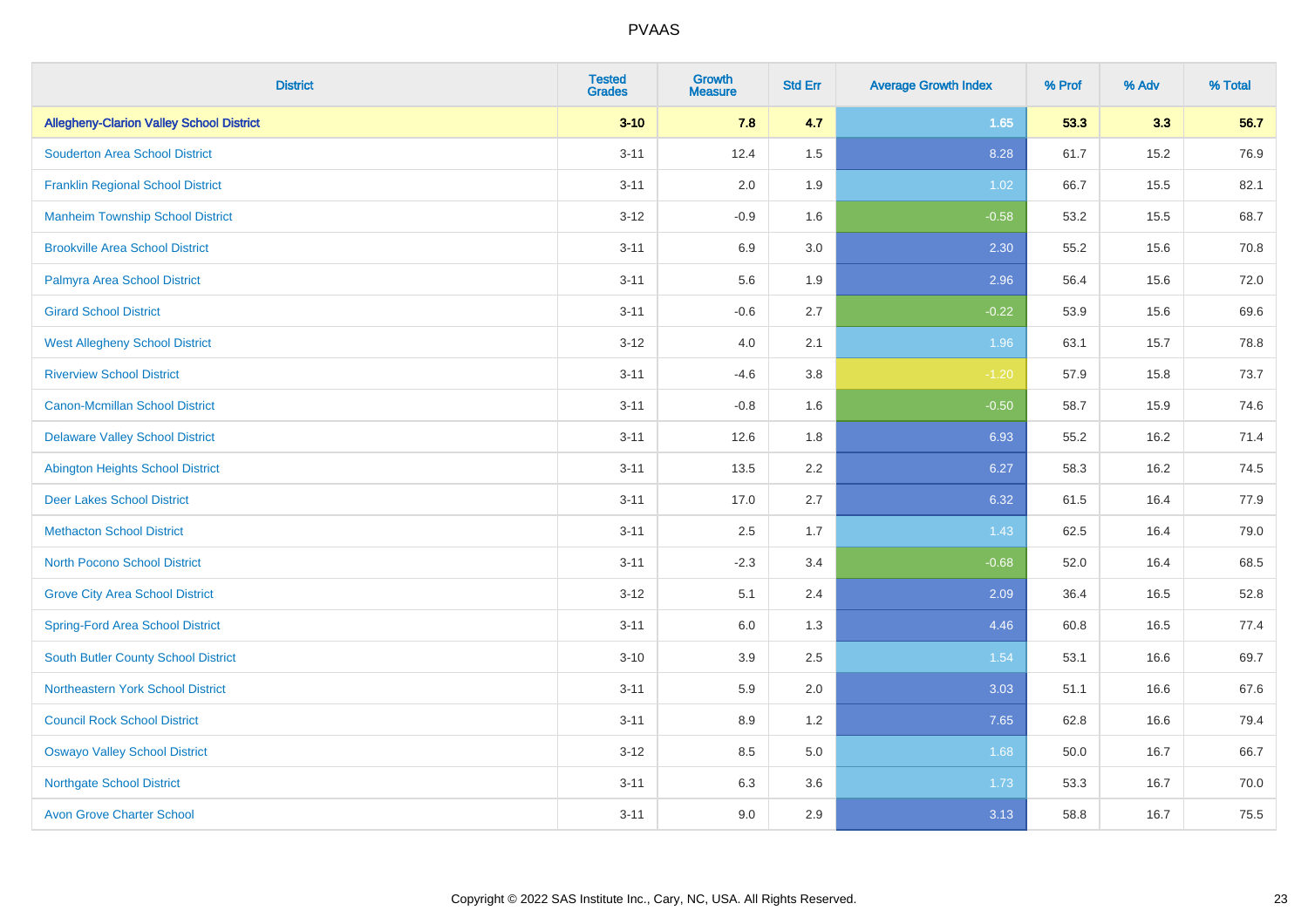| <b>District</b>                                 | <b>Tested</b><br><b>Grades</b> | <b>Growth</b><br><b>Measure</b> | <b>Std Err</b> | <b>Average Growth Index</b> | % Prof | % Adv | % Total |
|-------------------------------------------------|--------------------------------|---------------------------------|----------------|-----------------------------|--------|-------|---------|
| <b>Allegheny-Clarion Valley School District</b> | $3 - 10$                       | 7.8                             | 4.7            | 1.65                        | 53.3   | 3.3   | 56.7    |
| <b>Tyrone Area School District</b>              | $3 - 12$                       | 19.7                            | 2.5            | 7.87                        | 60.4   | 16.7  | 77.1    |
| <b>Beaver Area School District</b>              | $3 - 10$                       | 4.7                             | 2.4            | 1.94                        | 57.4   | 16.8  | 74.2    |
| <b>Central Bucks School District</b>            | $3 - 11$                       | 1.6                             | 0.9            | 1.66                        | 63.0   | 16.8  | 79.8    |
| <b>Warwick School District</b>                  | $3 - 11$                       | 5.2                             | 1.9            | 2.76                        | 46.4   | 17.0  | 63.3    |
| <b>North Penn School District</b>               | $3 - 11$                       | 9.1                             | 1.1            | 8.36                        | 55.8   | 17.0  | 72.8    |
| <b>Crestwood School District</b>                | $3 - 11$                       | $-0.4$                          | 2.4            | $-0.17$                     | 57.4   | 17.0  | 74.4    |
| <b>Lower Moreland Township School District</b>  | $3 - 11$                       | 2.0                             | 2.2            | 0.95                        | 62.8   | 17.0  | 79.8    |
| <b>Homer-Center School District</b>             | $3 - 11$                       | 9.7                             | 3.6            | 2.70                        | 45.1   | 17.2  | 62.3    |
| <b>Western Wayne School District</b>            | $3 - 11$                       | 5.6                             | 2.9            | 1.93                        | 41.3   | 17.4  | 58.7    |
| <b>Camp Hill School District</b>                | $3 - 12$                       | 2.3                             | 3.0            | 0.78                        | 53.6   | 17.5  | 71.1    |
| <b>Wyomissing Area School District</b>          | $3 - 12$                       | 0.8                             | 2.6            | 0.33                        | 55.7   | 17.6  | 73.3    |
| <b>Fairview School District</b>                 | $3 - 11$                       | 3.4                             | 2.6            | 1.32                        | 57.2   | 17.6  | 74.8    |
| <b>Conemaugh Township Area School District</b>  | $3 - 12$                       | $-3.7$                          | 3.4            | $-1.09$                     | 53.8   | 17.6  | 71.4    |
| <b>Shanksville-Stonycreek School District</b>   | $3 - 10$                       | 7.0                             | 5.9            | 1.20                        | 64.7   | 17.6  | 82.4    |
| <b>Freeport Area School District</b>            | $3 - 10$                       | 9.7                             | 2.5            | 3.91                        | 57.5   | 17.8  | 75.3    |
| <b>Dallastown Area School District</b>          | $3 - 11$                       | 13.5                            | 1.5            | 8.84                        | 56.0   | 17.9  | 73.8    |
| <b>Southern York County School District</b>     | $3 - 11$                       | 14.2                            | 2.1            | 6.91                        | 55.1   | 18.1  | 73.1    |
| <b>Mars Area School District</b>                | $3 - 10$                       | 5.7                             | 2.1            | 2.75                        | 57.9   | 18.2  | 76.1    |
| Lehigh Valley Charter High School For The Arts  | $9 - 10$                       | 7.3                             | 2.6            | 2.82                        | 62.3   | 18.2  | 80.5    |
| <b>Danville Area School District</b>            | $3 - 11$                       | 0.4                             | 2.6            | 0.15                        | 57.4   | 18.4  | 75.7    |
| <b>Indiana Area School District</b>             | $3 - 11$                       | $-5.3$                          | 2.3            | $-2.28$                     | 47.6   | 18.4  | 66.1    |
| <b>Moon Area School District</b>                | $3 - 11$                       | 8.2                             | 1.9            | 4.25                        | 58.7   | 18.5  | 77.2    |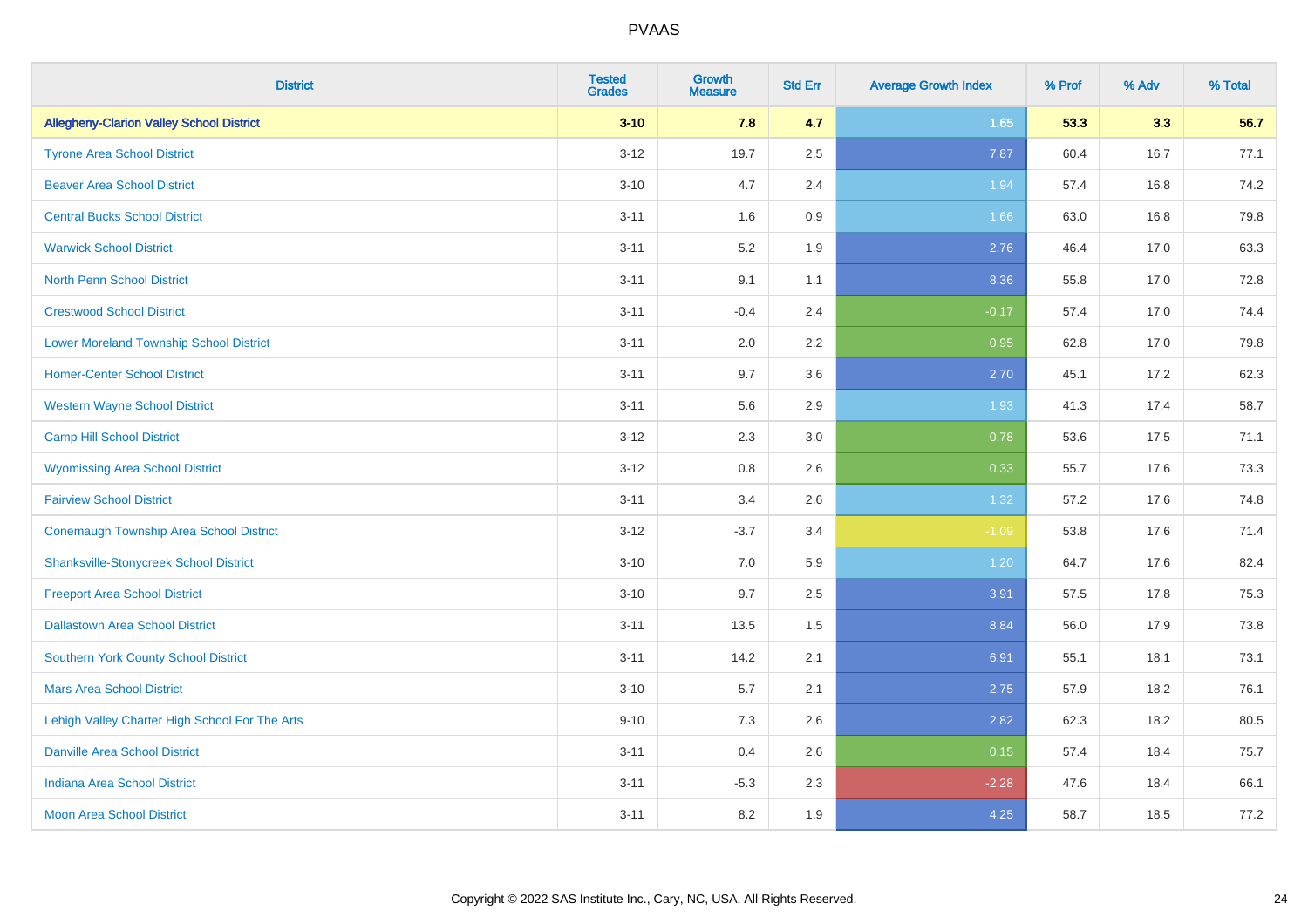| <b>District</b>                                 | <b>Tested</b><br><b>Grades</b> | <b>Growth</b><br><b>Measure</b> | <b>Std Err</b> | <b>Average Growth Index</b> | % Prof | % Adv | % Total |
|-------------------------------------------------|--------------------------------|---------------------------------|----------------|-----------------------------|--------|-------|---------|
| <b>Allegheny-Clarion Valley School District</b> | $3 - 10$                       | 7.8                             | 4.7            | 1.65                        | 53.3   | 3.3   | 56.7    |
| <b>Lewisburg Area School District</b>           | $3 - 11$                       | $-2.7$                          | 2.6            | $-1.03$                     | 57.0   | 18.5  | 75.6    |
| <b>Avon Grove School District</b>               | $3 - 10$                       | 10.0                            | 1.6            | 6.26                        | 56.3   | 18.6  | 74.9    |
| <b>Bethel Park School District</b>              | $3 - 11$                       | 5.6                             | 1.8            | 3.18                        | 65.3   | 18.6  | 83.9    |
| Capital Area School for the Arts Charter School | $9 - 11$                       | 5.8                             | 4.1            | 1.39                        | 59.3   | 18.6  | 78.0    |
| <b>Garnet Valley School District</b>            | $3 - 10$                       | 10.9                            | 1.7            | 6.53                        | 67.1   | 19.0  | 86.1    |
| <b>Richland School District</b>                 | $3 - 11$                       | 6.7                             | 2.9            | 2.33                        | 62.2   | 19.2  | 81.4    |
| <b>Upper Merion Area School District</b>        | $3 - 11$                       | 15.3                            | 2.0            | 7.62                        | 59.3   | 19.3  | 78.6    |
| <b>Bentworth School District</b>                | $3 - 11$                       | 5.7                             | 3.2            | 1.75                        | 44.2   | 19.5  | 63.6    |
| <b>Leechburg Area School District</b>           | $3 - 11$                       | 4.4                             | 4.0            | 1.09                        | 47.8   | 19.6  | 67.4    |
| <b>Colonial School District</b>                 | $3 - 11$                       | 14.0                            | 1.7            | 8.21                        | 60.2   | 19.6  | 79.8    |
| Northern Bedford County School District         | $3 - 11$                       | 16.5                            | 3.6            | 4.58                        | 51.7   | 20.0  | 71.7    |
| <b>Hempfield Area School District</b>           | $3 - 12$                       | 4.6                             | 1.6            | 2.86                        | 53.5   | 20.1  | 73.6    |
| <b>Montoursville Area School District</b>       | $3-12$                         | 10.8                            | 2.5            | 4.24                        | 44.6   | 20.1  | 64.8    |
| <b>West Chester Area School District</b>        | $3 - 11$                       | 12.6                            | 1.2            | 10.38                       | 66.8   | 20.2  | 87.0    |
| <b>Saucon Valley School District</b>            | $3 - 11$                       | 14.7                            | 2.5            | 5.98                        | 48.7   | 20.2  | 69.0    |
| <b>Mountain View School District</b>            | $3 - 11$                       | 20.9                            | 3.5            | 5.91                        | 57.8   | 20.3  | 78.1    |
| West Jefferson Hills School District            | $3 - 11$                       | 1.8                             | 2.1            | 0.88                        | 55.7   | 20.8  | 76.4    |
| <b>Fort Leboeuf School District</b>             | $3 - 11$                       | 11.7                            | 2.5            | 4.73                        | 48.5   | 21.1  | 69.6    |
| <b>Pennsbury School District</b>                | $3 - 11$                       | 11.7                            | 1.5            | 7.90                        | 60.1   | 21.3  | 81.3    |
| <b>Springfield School District</b>              | $3 - 11$                       | 13.8                            | 1.7            | 7.99                        | 60.9   | 21.5  | 82.4    |
| <b>Tidioute Community Charter School</b>        | $3 - 11$                       | 5.7                             | 5.1            | 1.11                        | 34.4   | 21.9  | 56.2    |
| <b>Penn-Trafford School District</b>            | $3 - 11$                       | 13.4                            | 1.7            | 7.87                        | 62.3   | 21.9  | 84.2    |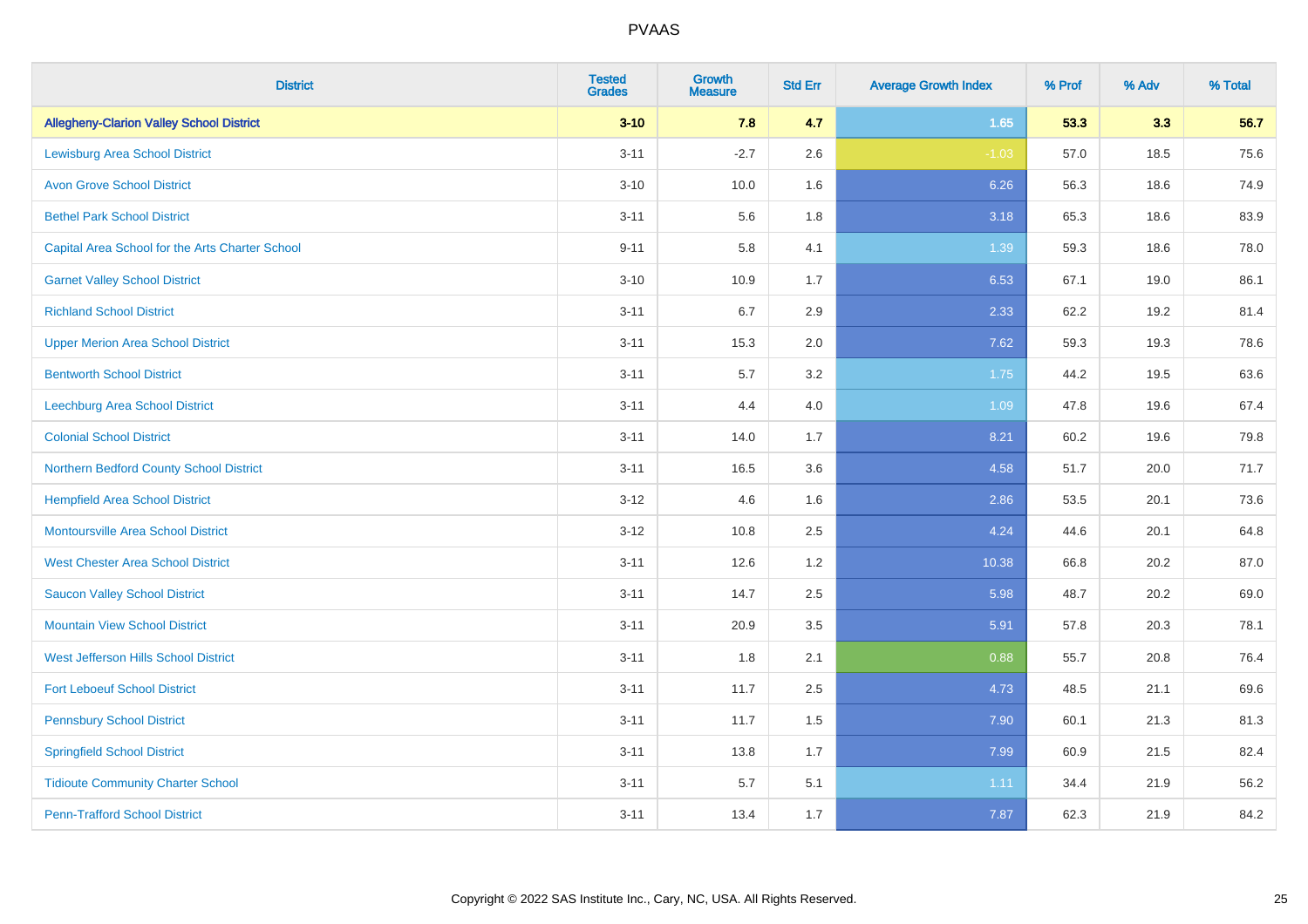| <b>District</b>                                 | <b>Tested</b><br><b>Grades</b> | <b>Growth</b><br><b>Measure</b> | <b>Std Err</b> | <b>Average Growth Index</b> | % Prof | % Adv | % Total |
|-------------------------------------------------|--------------------------------|---------------------------------|----------------|-----------------------------|--------|-------|---------|
| <b>Allegheny-Clarion Valley School District</b> | $3 - 10$                       | 7.8                             | 4.7            | 1.65                        | 53.3   | 3.3   | 56.7    |
| <b>Parkland School District</b>                 | $3 - 11$                       | 5.3                             | 1.2            | 4.30                        | 58.0   | 22.3  | 80.4    |
| <b>Wissahickon School District</b>              | $3 - 10$                       | 12.5                            | 1.8            | 6.85                        | 58.3   | 22.4  | 80.7    |
| <b>Wallingford-Swarthmore School District</b>   | $3 - 10$                       | 0.9                             | 2.4            | 0.38                        | 64.4   | 22.7  | 87.1    |
| <b>New Hope-Solebury School District</b>        | $3 - 11$                       | 7.5                             | 2.9            | 2.57                        | 68.2   | 22.7  | 90.9    |
| Renaissance Academy Charter School              | $3 - 11$                       | 8.3                             | 3.3            | 2.54                        | 45.6   | 22.8  | 68.4    |
| Penns Valley Area School District               | $3-12$                         | 14.0                            | 2.9            | 4.80                        | 41.9   | 23.1  | 65.0    |
| <b>Radnor Township School District</b>          | $3 - 12$                       | 1.0                             | 2.1            | 0.50                        | 65.0   | 23.2  | 88.2    |
| <b>Cumberland Valley School District</b>        | $3 - 12$                       | 18.5                            | 1.3            | 14.64                       | 60.7   | 23.4  | 84.1    |
| Downingtown Area School District                | $3 - 11$                       | 12.1                            | 1.1            | 10.67                       | 60.0   | 23.5  | 83.6    |
| Mt Lebanon School District                      | $3 - 11$                       | $-1.0$                          | 1.5            | $-0.70$                     | 61.9   | 24.0  | 85.9    |
| <b>Pine-Richland School District</b>            | $3 - 11$                       | 11.5                            | 1.8            | 6.31                        | 60.6   | 24.4  | 85.0    |
| <b>Upper Dublin School District</b>             | $3 - 12$                       | 15.4                            | 1.8            | 8.53                        | 60.8   | 24.8  | 85.6    |
| <b>Greenwood School District</b>                | $3 - 11$                       | 15.9                            | 3.9            | 4.11                        | 50.0   | 25.0  | 75.0    |
| <b>Haverford Township School District</b>       | $3 - 11$                       | 8.0                             | 1.5            | 5.27                        | 53.0   | 25.5  | 78.6    |
| <b>Derry Township School District</b>           | $3 - 10$                       | 12.8                            | 2.0            | 6.39                        | 54.8   | 25.8  | 80.6    |
| <b>State College Area School District</b>       | $3 - 11$                       | 20.5                            | 1.4            | 14.33                       | 58.0   | 25.9  | 84.0    |
| <b>Peters Township School District</b>          | $3 - 11$                       | 5.0                             | 1.8            | 2.76                        | 59.8   | 26.1  | 85.9    |
| South Fayette Township School District          | $3 - 11$                       | 1.7                             | 2.0            | 0.88                        | 61.0   | 26.5  | 87.6    |
| <b>Norwin School District</b>                   | $3 - 11$                       | 18.0                            | 1.7            | 10.37                       | 58.5   | 27.0  | 85.4    |
| <b>York Suburban School District</b>            | $3 - 11$                       | 10.1                            | 2.1            | 4.91                        | 53.5   | 27.8  | 81.3    |
| North Allegheny School District                 | $3 - 11$                       | 17.4                            | 1.3            | 13.52                       | 59.5   | 28.1  | 87.6    |
| <b>Hampton Township School District</b>         | $3 - 11$                       | 5.1                             | 2.2            | 2.35                        | 54.0   | 28.2  | 82.2    |